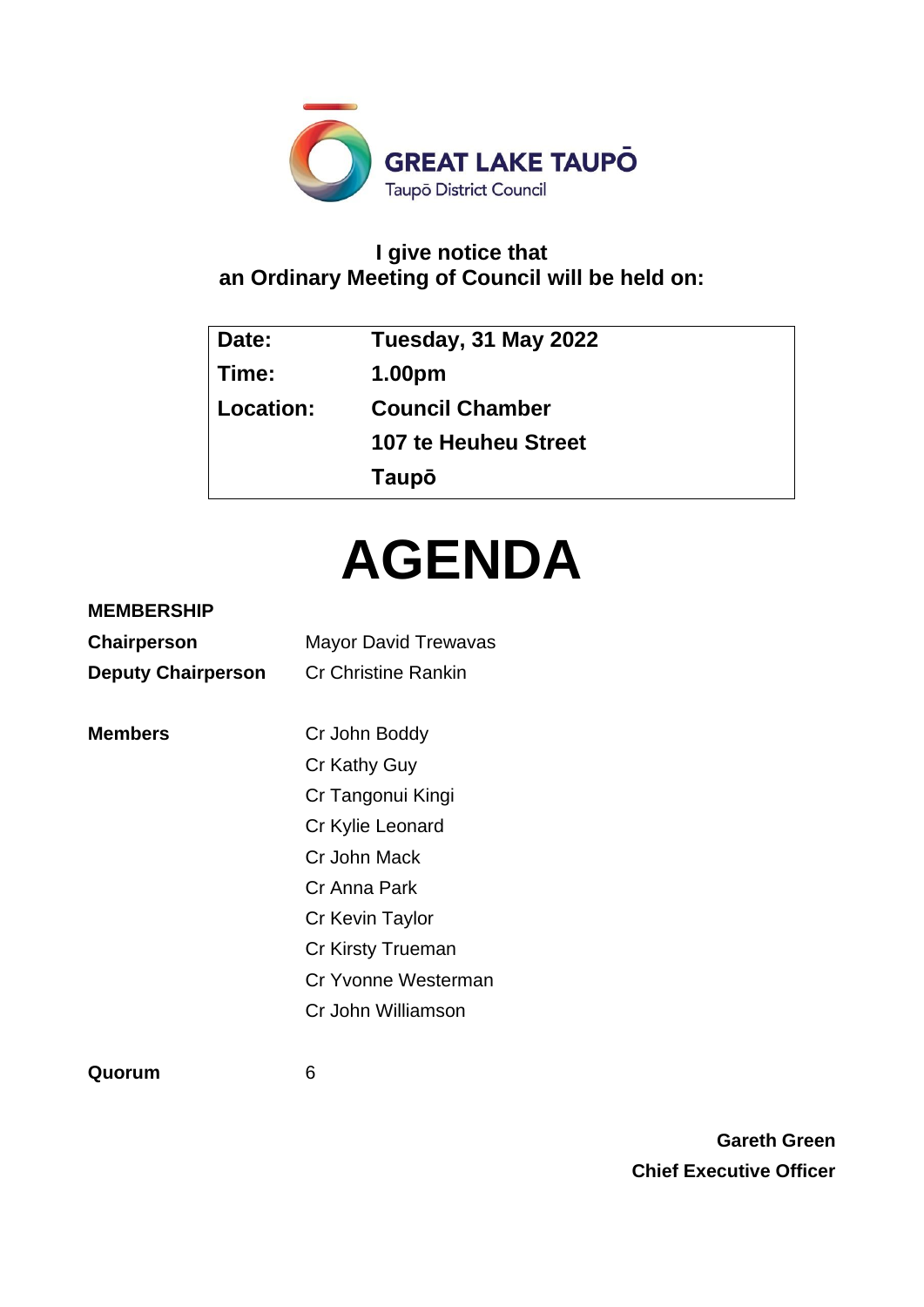# **Order Of Business**

| $\mathbf 1$             | <b>Apologies</b> |                                                                                    |  |
|-------------------------|------------------|------------------------------------------------------------------------------------|--|
| $\mathbf{2}$            |                  | <b>Conflicts of Interest</b>                                                       |  |
| 3                       |                  | <b>Confirmation of Minutes</b>                                                     |  |
|                         | 3.1              |                                                                                    |  |
| $\overline{\mathbf{4}}$ |                  | <b>Policy and Decision Making</b>                                                  |  |
|                         | 4.1              | New Public Road Names - Tauhara Management Ltd, Kokomea Village 4                  |  |
|                         | 4.2              |                                                                                    |  |
|                         | 4.3              |                                                                                    |  |
|                         | 4.4              |                                                                                    |  |
|                         | 4.5              |                                                                                    |  |
|                         | 4.6              |                                                                                    |  |
| 5                       |                  | <b>Confidential Business</b>                                                       |  |
|                         | 5.1              | Confirmation of Confidential Portion of Ordinary Council Minutes - 26 April 202224 |  |
|                         | 5.2              |                                                                                    |  |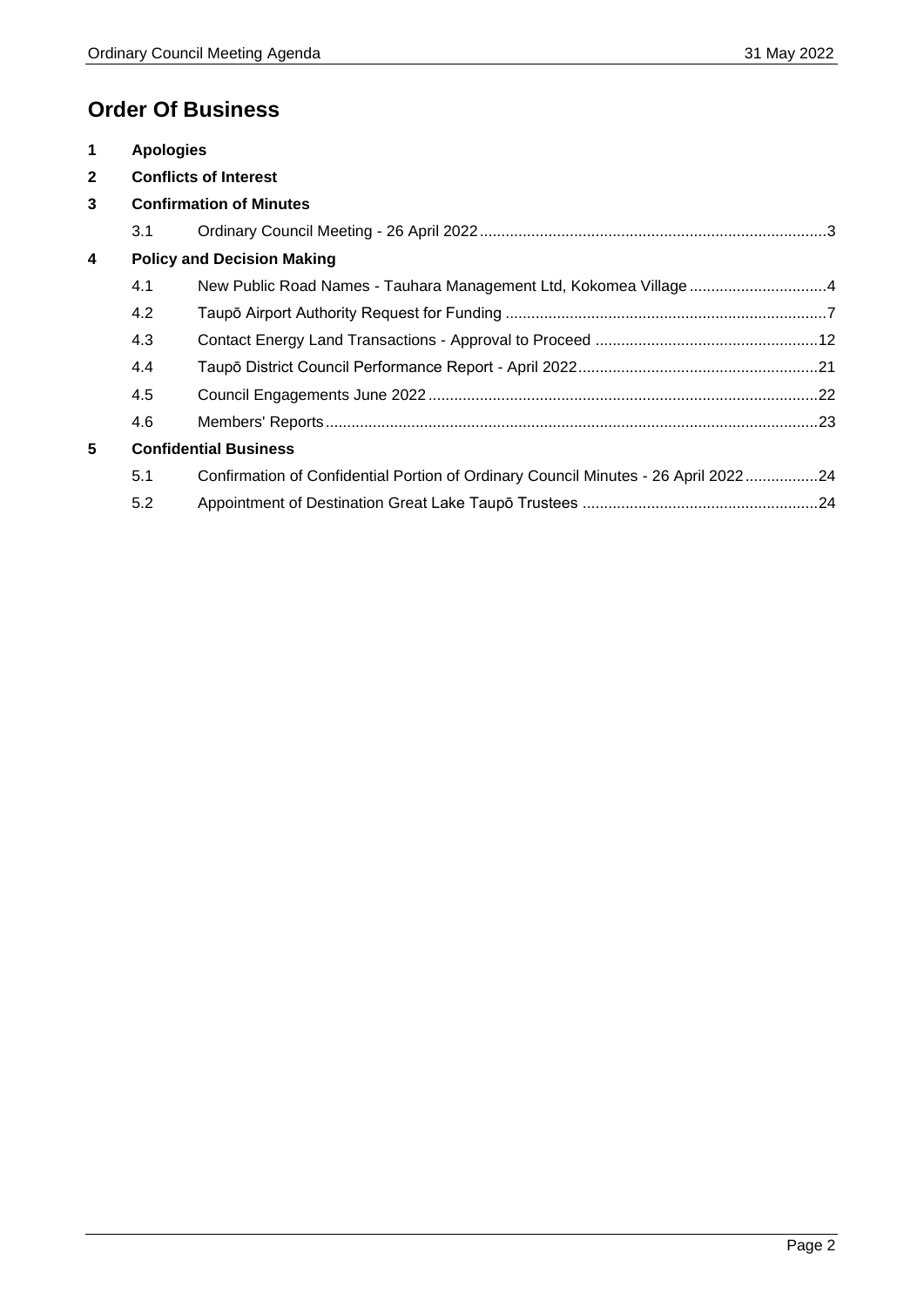# <span id="page-2-0"></span>**3.1 ORDINARY COUNCIL MEETING - 26 APRIL 2022**

#### **Author: Shainey James, Governance Quality Manager**

**Authorised by: Nigel McAdie, Legal, Risk and Governance Manager**

# **RECOMMENDATION(S)**

That the minutes of the Council meeting held on Tuesday 26 April 2022 be confirmed as a true and correct record.

# **ATTACHMENTS**

1. Council Meeting Minutes - 26 April 2022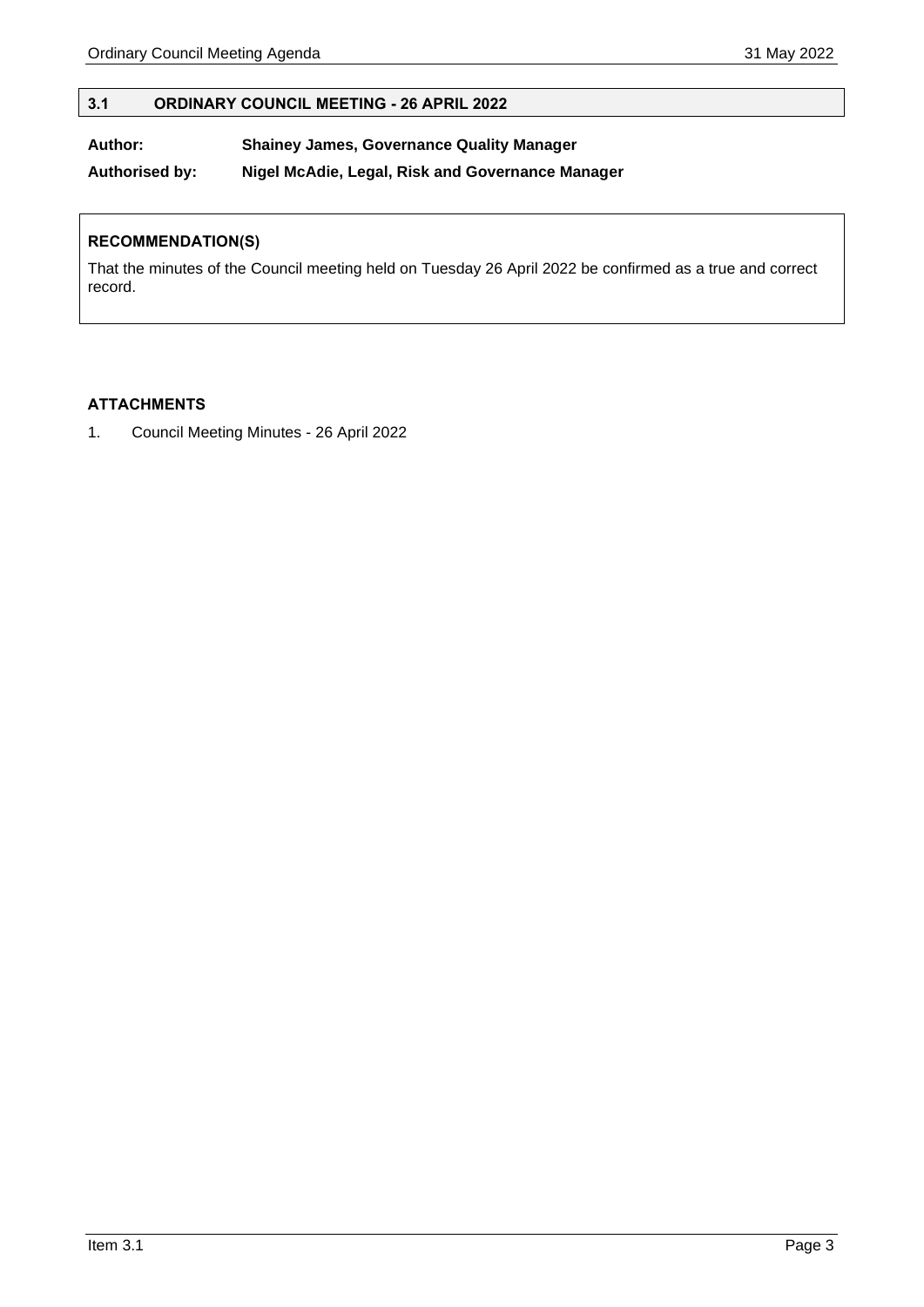#### <span id="page-3-0"></span>**4.1 NEW PUBLIC ROAD NAMES - TAUHARA MANAGEMENT LTD, KOKOMEA VILLAGE**

**Author: Louise Wood, Senior Resource Consents Planner**

**Authorised by: John Ridd, General Manager Policy and Strategy**

#### **PURPOSE**

This item is being presented to Council to make a decision on new public road names within the Tauhara Management Limited subdivision.

#### **EXECUTIVE SUMMARY**

There are a number of new public roads within this subdivision that require names. Tauhara Management Limited (the developers) have selected the preferred names in consultation with Nga Hapu o Tauhara. The proposed road names are considered appropriate and there are no duplications or similarities to other road names in the Taupō District.

#### **RECOMMENDATION**

That Council approves the following road names:

- Ngaru Crescent
- Tai Road
- Repo Street
- Manga Street
- Ruku Lane
- Uta Lane
- Tatahi Lane

#### **BACKGROUND**

The proposal has not been presented previously.

This item is being presented to Council to make a decision on new public road names within Stages 1B, 2 and 3 of the Tauhara Management Limited subdivision, to be known as 'Kokomea Village'.

The subdivision originates from the East Urban Lands masterplan consent for residential and commercial development that was granted in 2009 and covers all of the land to the east of Lake Terrace to the ETA boundary and up to Napier Road to the north. The western part of the masterplan area adjoining Lake Terrace was granted variation and subdivision consents last year to Tauhara Management Limited for residential lots, a retirement village and a commercial centre.

The subdivision is under construction and the developer would now like road names for the roads and lanes that will service the residential lots within Stages 1A, 2 and 3.

#### **DISCUSSION**

The proposed road names are considered appropriate given that there are no duplications or similarities to other road names in the Taupō District and they also meet the requirements of the ASNZS 4819 Rural and Urban Address and Road Naming Standard 2011. Therefore the preferred option is to approve the road names as proposed.

The developer has selected the preferred names and have consulted with emergency services (Police, St John Ambulance and Fire Service). No objections were raised by these parties.

Based on this information it is considered that the road names presented are appropriate. Council has the following options:

1. Accept the names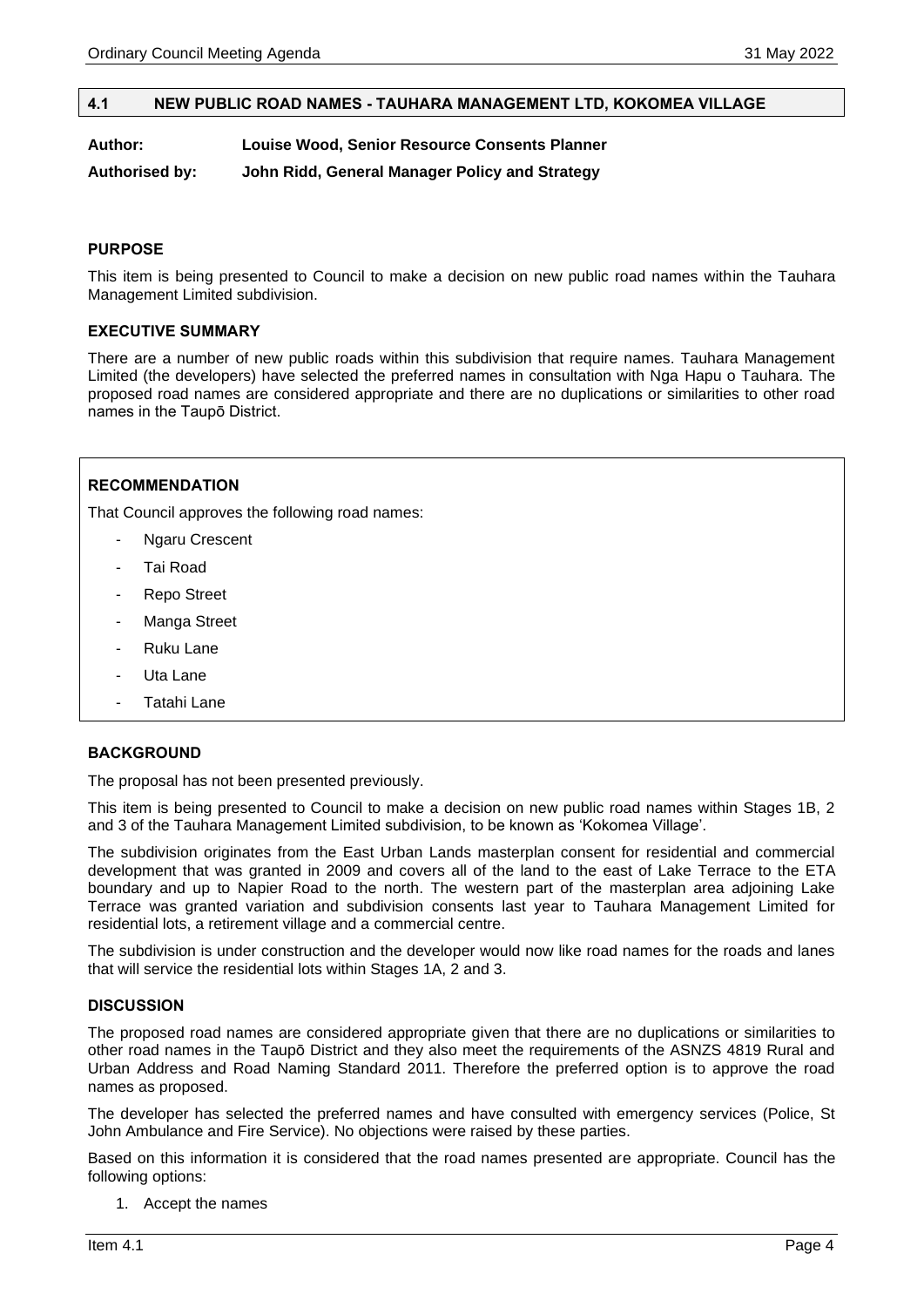- 2. Reject the names
- 3. Select alternative names

# **OPTIONS**

#### Analysis of Options

The developer has selected their preferred road names and the names are considered to be appropriate given that there are no duplications or similarities to other road names in the Taupō District. It is not considered effective to reject or select alternative road names given the level of acceptance by key parties.

#### Option 1. Accept the road names

| Advantages |                                                              | <b>Disadvantages</b>                                                         |
|------------|--------------------------------------------------------------|------------------------------------------------------------------------------|
|            | The road names are unique                                    | Selection of an alternative road names<br>would require further consultation |
|            | There are no other similar road names<br>within the District |                                                                              |
|            | There has not been any negative feedback<br>on the names     |                                                                              |

# Option 2. Reject the road names

| Advantages |                                                | Disadvantages |                                           |
|------------|------------------------------------------------|---------------|-------------------------------------------|
|            | Opportunity to select potential alternative  . |               | Selection of alternative road names would |
|            | road names that may be more suitable           |               | require further consultation              |

#### Option 3. Select alternative road names

| Advantages |                                                                                     |                                                                                |  | <b>Disadvantages</b> |  |  |  |  |  |
|------------|-------------------------------------------------------------------------------------|--------------------------------------------------------------------------------|--|----------------------|--|--|--|--|--|
|            | Opportunity to select potential alternative<br>road names that may be more suitable | Selection of alternative road names would<br>۰<br>require further consultation |  |                      |  |  |  |  |  |
|            |                                                                                     | The item would be required to be<br>presented to Council again                 |  |                      |  |  |  |  |  |

#### Analysis Conclusion:

It is considered appropriate to accept the road names presented by the developer.

#### **CONSIDERATIONS**

#### **Alignment with Council's Vision**

Council's vision is 'to be the most prosperous and liveable district in the North Island'. This is accompanied by a core set of values to underpin decision-making, the following of which are relevant to this particular proposal: Authentic; Charming; Vibrant; Quality.

#### **Financial Considerations**

There are no financial impacts associated with the proposed road names.

#### **Legal Considerations**

#### Local Government Act 2002

The matter comes within scope of the Council's lawful powers, including satisfying the purpose statement of [Section 10](http://www.legislation.govt.nz/act/public/2002/0084/latest/DLM171803.html?search=qs_act%40bill%40regulation%40deemedreg_local+government+act_resel_25_h&p=1) of the Local Government Act 2002. That section of the Act states that the purpose of local government is (a) to enable democratic local decision-making and action by, and on behalf of, communities; and (b) to promote the social, economic, environmental, and cultural well-being of communities in the present and for the future. It is considered that the cultural well-being of communities is of relevance to this particular matter.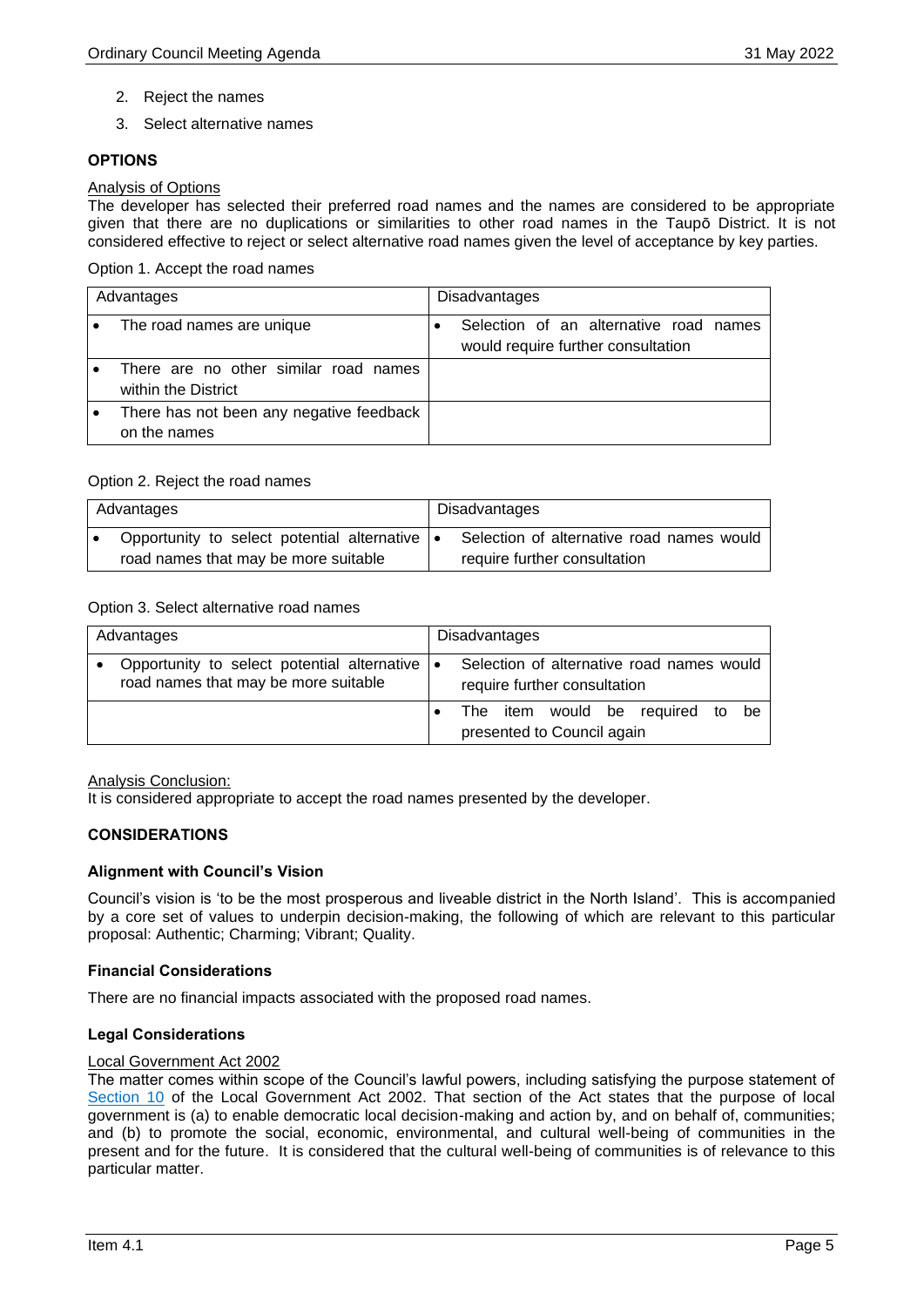The proposed road names have been evaluated with regards to the relevant road naming regulations and are consistent with these requirements.

#### **Policy Implications**

There are no known policy implications.

#### **Māori Engagement**

Taupō District Council is committed to meeting its statutory Tiriti O Waitangi obligations and acknowledges partnership as the basis of Te Tiriti. Council has a responsibility to act reasonably and in good faith to reflect the partnership relationship, and to give effect to the principles of Te Tiriti. These principles include, but are not limited to the protection of Māori rights, enabling Māori participation in Council processes and having rangatiratanga over tāonga.

Our statutory obligations outline our duties to engage with Māori, and enable participation in Council processes. Alongside this, we recognise the need to work side by side with the ahi kaa / resident iwi of our district. Engagement may not always be required by law, however meaningful engagement with Māori allows Council to demonstrate good faith and our commitment to working together as partners across our district.

For new public road names, consultation with Māori is required. The developer has consulted with Nga Hapu o Tauhara with which there is a formal relationship / kawenata, and the names were put forward by Nga Hapu o Tauhara. The names all relate to water i.e. Ngaru – wave. As such, the road names are supported by Nga Hapu o Tauhara.

#### **Risks**

There are no known risks.

#### **SIGNIFICANCE OF THE DECISION OR PROPOSAL**

Council's Significance and Engagement policy identifies the following matters that are to be taken into account when assessing the degree of significance of proposals and decisions:

- a. The level of financial consequences of the proposal or decision;
- b. Whether the proposal or decision will affect a large portion of the community or community of interest;
- c. The likely impact on present and future interests of the community, recognising Maori cultural values and their relationship to land and water;
- d. Whether the proposal affects the level of service of an activity identified in the Long Term Plan;
- e. Whether community interest is high; and
- f. The capacity of Council to perform its role and the financial and other costs of doing so.

Officers have undertaken a rounded assessment of the matters in clause 11 of the Significance and Engagement Policy (2016), and are of the opinion that the proposal under consideration is of low importance.

#### **ENGAGEMENT**

Taking into consideration the above assessment, that the decision is of a low degree of significance, officers are of the opinion that no further engagement is required prior to Council making a decision.

#### **COMMUNICATION/MEDIA**

No communication/media required.

#### **CONCLUSION**

It is recommended that Council approves the road names as presented.

#### **ATTACHMENTS**

1. Map of New Road Names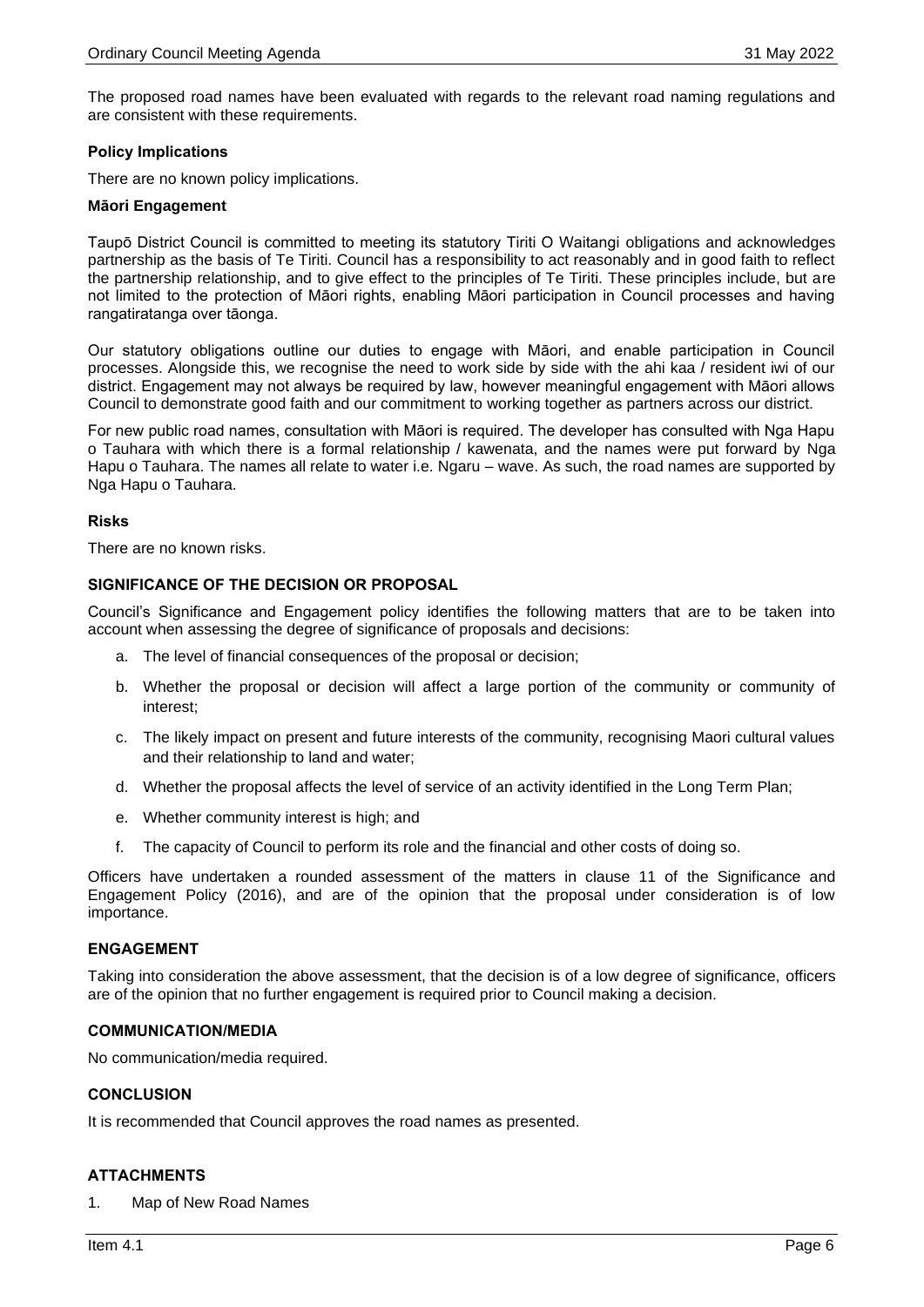#### <span id="page-6-0"></span>**4.2 TAUPŌ AIRPORT AUTHORITY REQUEST FOR FUNDING**

**Author: Danielle Klue, Finance Business Partner**

**Authorised by: Kevin Strongman, General Manager Operations and Delivery**

#### **PURPOSE**

To request a loan facility for the Taupō Airport Authority (TAA) from Council of \$300,000.

TAA202205/06 resolution from the Taupō Airport Authority Committee Meeting held on 16 May 2022: That the Taupō Airport Authority Committee recommends to Council that a loan facility of \$300,000 from Taupō District Council to Taupō Airport Authority should be approved to support TAA to meet its short-term operational cashflow commitments.

#### **EXECUTIVE SUMMARY**

TAA's revenue has been negatively impacted by Covid-19 and the Airport has undergone some land development and therefore requires additional funding to be able to continue to operate in the short-term.

The preferred option is for Council to provide a loan facility to TAA of \$300,000. The interest rate charged to TAA would be Council cost of funds plus a credit margin.

\$200,000 will initially be drawn down and paid back over a maximum period of 5 years. \$100,000 is available for future drawdowns if needed.

#### **RECOMMENDATION(S)**

That Council approves the loan facility to the Taupō Airport Authority of \$300,000.

#### **BACKGROUND**

The proposal has not been presented previously.

TAA is a 50/50 joint venture between Taupō District Council (TDC) and the Ministry of Transport (MoT). TAA is classified as a TDC Council Controlled Organisation (CCO).

As is the case with many Airports the TAA's operating revenue has been negatively impacted by Covid-19 in the past two years and therefore TAA requires a loan to be able to fund operational expenses to keep the Airport running. When comparing the revenue from landing fees and terminal passenger charges to the same month prior to Covid-19/March 2020 the total impact is a \$250k reduction in revenue.

The need for a loan has been accelerated recently with \$110k of costs to clear the land around the Airport of scrub being incurred earlier than expected, this land clearing has increased the area available to crop so will mean increased haylage revenue in the future. If it wasn't for Covid-19 impact above TAA probably would have had the funds to do this work.

#### **DISCUSSION**

Based on this information it is considered that there are 5 options. All options are allowed within the Treasury Management Policy.

Council will engage our treasury and tax advisors PricewaterhouseCoopers (PwC) as to; the appropriate margin that should be added to the interest rate based on the TAA's shadow credit rating, any tax consequences, and to prepare the appropriate documentation. They have done similar work for other councils that have lent to CCO's, and recommend the facility instrument as the best way for TDC to provide the financial support required by TAA. The facility will be able to be utilised if needed in the future (should this be required) without further establishment costs and also sets up the framework for lending to other CCO's.

TAA is expecting increased revenue once the redevelopment project is finished and the impact of Covid-19 is lessened, therefore it anticipates to be able to meet the repayment due dates and also to be able to repay in full prior to the end of the loan term.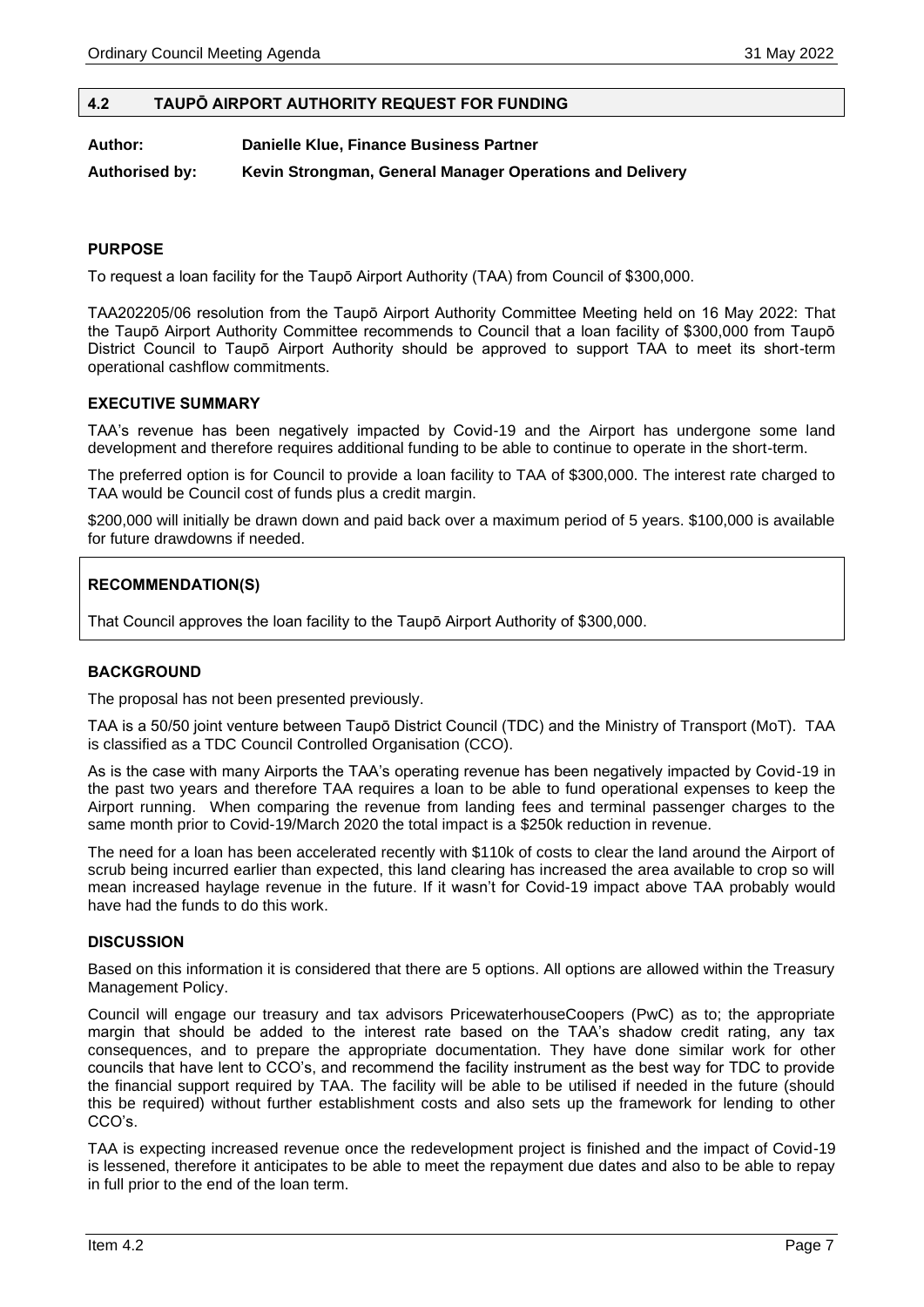Under the joint venture deed all costs incurred in maintaining, managing and improving the airport shall be borne one half by the Crown and the other by TDC. Therefore we will be seeking to explore with MoT their commitments to cover their portion of this loss. However the decision around the loan is needed now so that TAA has cashflow.

The estimated interest rate is ~5%, which over a 5 year term would equate to quarterly repayments of ~\$11,400 for the \$200k initial drawdown.

#### **OPTIONS**

#### Analysis of Options

Option 1. Council provides loan facility to TAA - margin added to interest rate to reflect risk of TAA

| Advantages |                                                                                                                                                                                                                                         | Disadvantages |                                                                                                                                                                                                                                                                                                                                                          |
|------------|-----------------------------------------------------------------------------------------------------------------------------------------------------------------------------------------------------------------------------------------|---------------|----------------------------------------------------------------------------------------------------------------------------------------------------------------------------------------------------------------------------------------------------------------------------------------------------------------------------------------------------------|
|            | Small interest revenue to Council to help cover<br>the cost of implementing the loan<br>Reflects risk of default by TAA<br>Shows proper process to TAA Joint Venture<br>partner MOT, external audit and regulators /<br>rating agencies | $\bullet$     | Higher cost to TAA, could increase repayment<br>risk to Council<br>Increases Council's external net debt, as the<br>loan to TAA is unable to be included in liquidity<br>calculations for regulators and rating agencies<br>Reduces Council's available funds OR Council<br>would need to fund by external loan to avoid<br>reduction in available funds |

#### Option 2. Council provides loan facility to TAA - no margin added to interest rate

| Advantages             |                                            |           | <b>Disadvantages</b>                                                                                                                                                                                                                                                                                                                                                                       |
|------------------------|--------------------------------------------|-----------|--------------------------------------------------------------------------------------------------------------------------------------------------------------------------------------------------------------------------------------------------------------------------------------------------------------------------------------------------------------------------------------------|
| joint-venture partner) | Cheaper for TAA (of which Council is a 50% | $\bullet$ | Credit risk to Council not recognised<br>Council won't recover cost paid to implement<br>the loan<br>Increases Council's external net debt, as the<br>loan to TAA is unable to be included in liquidity<br>calculations for regulators and rating agencies<br>Reduces Council's available funds OR Council<br>would need to fund by external loan to avoid<br>reduction in available funds |

Option 3. Council provides loan facility to TAA - zero interest loan

| Advantages                                                           | <b>Disadvantages</b>                                                                                                                                                                                                                                                                                                                                                                                                                                                                                                                                                                               |  |
|----------------------------------------------------------------------|----------------------------------------------------------------------------------------------------------------------------------------------------------------------------------------------------------------------------------------------------------------------------------------------------------------------------------------------------------------------------------------------------------------------------------------------------------------------------------------------------------------------------------------------------------------------------------------------------|--|
| Cheaper for TAA (of which Council is a 50%<br>joint-venture partner) | Cost to Council/rate payers<br>$\bullet$<br>Sets a precedent for any future CCO lending<br>٠<br>No incentive for TAA to repay the loan early or<br>to only borrow for necessary costs<br>Credit risk to Council not recognised<br>٠<br>Council won't recover cost paid to implement<br>the loan<br>Increases Council's external net debt, as the<br>٠<br>loan to TAA is unable to be included in liquidity<br>calculations for regulators and rating agencies<br>Reduces Council's available funds OR Council<br>٠<br>would need to fund by external loan to avoid<br>reduction in available funds |  |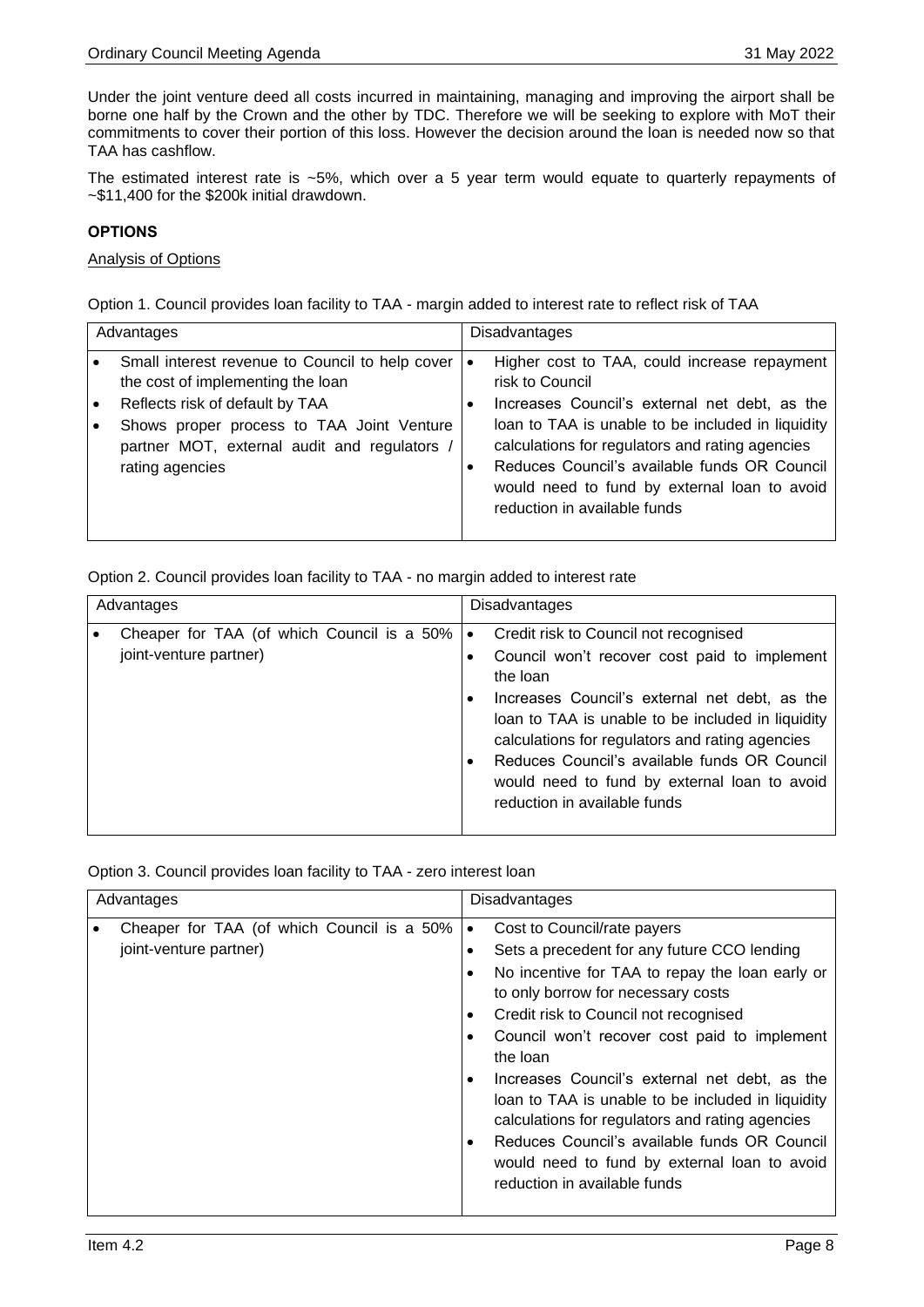| Advantages                                   | <b>Disadvantages</b>                                                                                                                                                                                                                                                                |
|----------------------------------------------|-------------------------------------------------------------------------------------------------------------------------------------------------------------------------------------------------------------------------------------------------------------------------------------|
| Does not increase Councils external net debt | Some ambiguity exists as to the TAA's status as<br>a legal entity with no specific powers to borrow<br>in the Deed of Establishment<br>Overdraft would incur facility fees on top of<br>interest, so would be costly.<br>Council is still taking on risk as acting as<br>guarantor. |

Option 4. Council acts as guarantor for TAA to get a loan or overdraft direct with the bank or LGFA

Option 5. Council does not lend to TAA or act as guarantor

| Advantages                                   | <b>Disadvantages</b> |                                                                                                                                                                                                                     |
|----------------------------------------------|----------------------|---------------------------------------------------------------------------------------------------------------------------------------------------------------------------------------------------------------------|
| Council does not take on any risk of lending |                      | If TAA cannot secure a loan on their own the<br>Airport will run out of money and therefore will<br>not be able to continue operating.<br>It is unlikely that TAA would be able to borrow<br>on an unsecured basis. |

Analysis Conclusion:

It is recommended that option 1 is approved by Council.

## **CONSIDERATIONS**

#### **Alignment with Council's Vision**

Council's vision is 'to be the most prosperous and liveable district in the North Island'. This is accompanied by a core set of values to underpin decision-making, the following of which are relevant to this particular proposal: World Class; Quality; Resilient and Value.

#### **Financial Considerations**

The financial impact of the proposal up to \$17,000 to engage our treasury and tax advisors to provide advice and prepare documentation.

Some of this cost will be offset by the credit margin on the interest rate that Council will charge to TAA.

Councils external net debt increases, with the loan to TAA unable to be included in liquidity calculations for regulators and rating agencies (as mentioned in options above).

#### Long-term Plan/Annual Plan

The facility establishment expenditure outlined is currently unbudgeted.

#### **Legal Considerations**

#### Local Government Act 2002

The matter comes within scope of the Council's lawful powers, including satisfying the purpose statement of [Section 10](http://www.legislation.govt.nz/act/public/2002/0084/latest/DLM171803.html?search=qs_act%40bill%40regulation%40deemedreg_local+government+act_resel_25_h&p=1) of the Local Government Act 2002. That section of the Act states that the purpose of local government is (a) to enable democratic local decision-making and action by, and on behalf of, communities; and (b) to promote the social, economic, environmental, and cultural well-being of communities in the present and for the future. It is considered that economic well-being is of relevance to this particular matter.

No external party authorisations are required for the proposal.

#### **Policy Implications**

The proposal has been evaluated against the following plans:

```
\checkmark Long Term Plan 2021-2031
```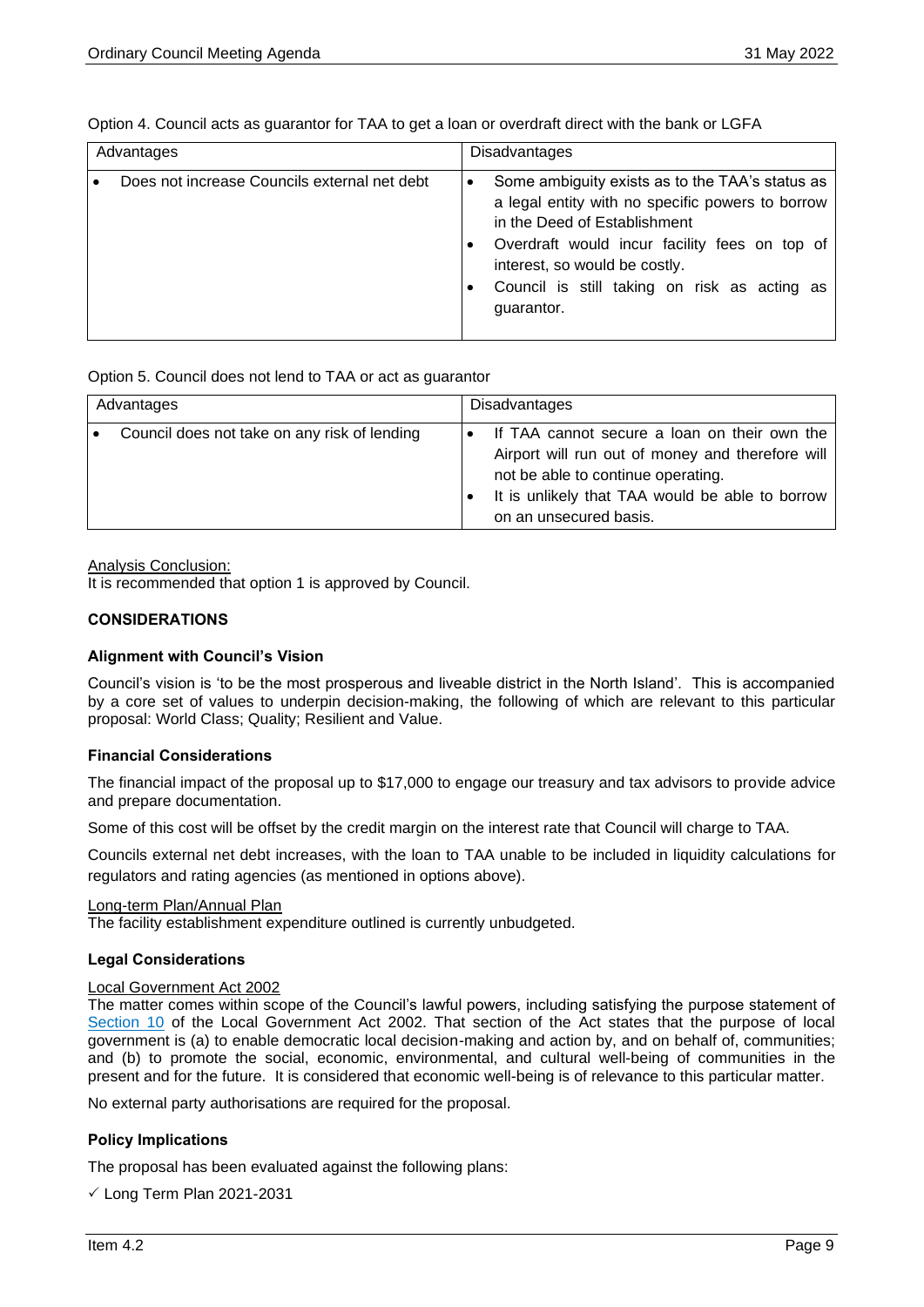The key aspects for consideration with regards to this proposal are as follows:

The proposed changes are in accordance with the Treasury Management Policy adopted as part of the LTP 18-28 (amended policy adopted on 30 November 2021).

#### **Māori Engagement**

Council is bound by various Acts to consult and/or engage with Māori, including a duty to act reasonably and in good faith as a Te Tiriti ō Waitangi partner. Equally, Council has a responsibility to develop and proactively foster positive relationships with Māori as key stakeholders in our district, and to give effect to the principles of Te Tiriti ō Waitangi including (but not limited to) the protection of Māori rights and their rangatiratanga over tāonga. While we recognise Māori in general, we also need to work side by side with the three ahi kaa / resident iwi of our district.

Although good faith does not necessarily require consultation, it is a mechanism for Council to demonstrate its existence and commitment to working together as district partners. Appropriately, the report author acknowledges that they have considered the above obligations including the need to seek advice, guidance, feedback and/or involvement of Māori on the proposed recommendation/s, objective/s, project/s or service/s outlined within this report.

#### **Risk**

There is a risk that the anticipated revenue for TAA does not eventuate and TAA is unable to repay the loan.

The risk of default is low provided the increased revenue form the new terminal and carpark eventuates, and impact from Covid 19 continues to reduce. TAA is unlikely to default as it is a CCO between MoT and TDC, who are financially responsible for the airport.

#### **SIGNIFICANCE OF THE DECISION OR PROPOSAL**

Council's Significance and Engagement policy identifies the following matters that are to be taken into account when assessing the degree of significance of proposals and decisions:

- a. The level of financial consequences of the proposal or decision;
- b. Whether the proposal or decision will affect a large portion of the community or community of interest;
- c. The likely impact on present and future interests of the community, recognising Maori cultural values and their relationship to land and water;
- d. Whether the proposal affects the level of service of an activity identified in the Long Term Plan;
- e. Whether community interest is high; and
- f. The capacity of Council to perform its role and the financial and other costs of doing so.

Officers have undertaken a rounded assessment of the matters in clause 11 of the Significance and Engagement Policy (2016), and are of the opinion that the proposal under consideration is of low importance.

#### **ENGAGEMENT**

Taking into consideration the above assessment, that the decision is of a low degree of significance, officers are of the opinion that no further engagement is required prior to Council making a decision.

#### **COMMUNICATION/MEDIA**

No communication/media required.

#### **CONCLUSION**

It is recommended that a \$300,000 loan facility is to be made available to Taupō Airport Authority from Council. The interest rate to be higher than what Council is charged to reflect the TAA's credit rating/risk, with a repayment term of 5 years for each drawdown.

This is the fairest arrangement for both Council, its ratepayers and TAA. Council will make a small margin on the interest rate to help compensate for the costs incurred to arrange the loan facility and the risk undertaken of TAA defaulting. This allows the Airport to continue to operate.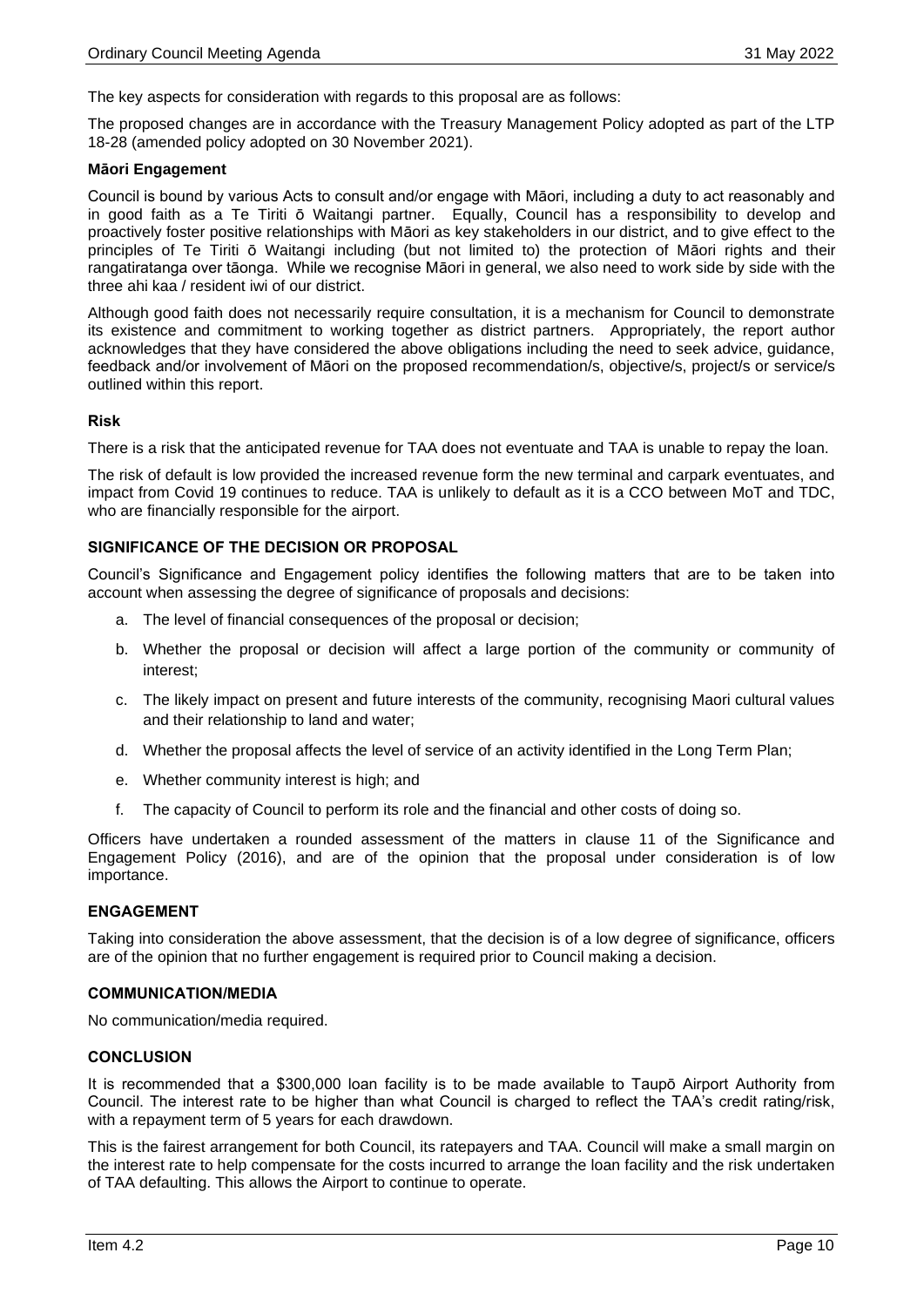Nil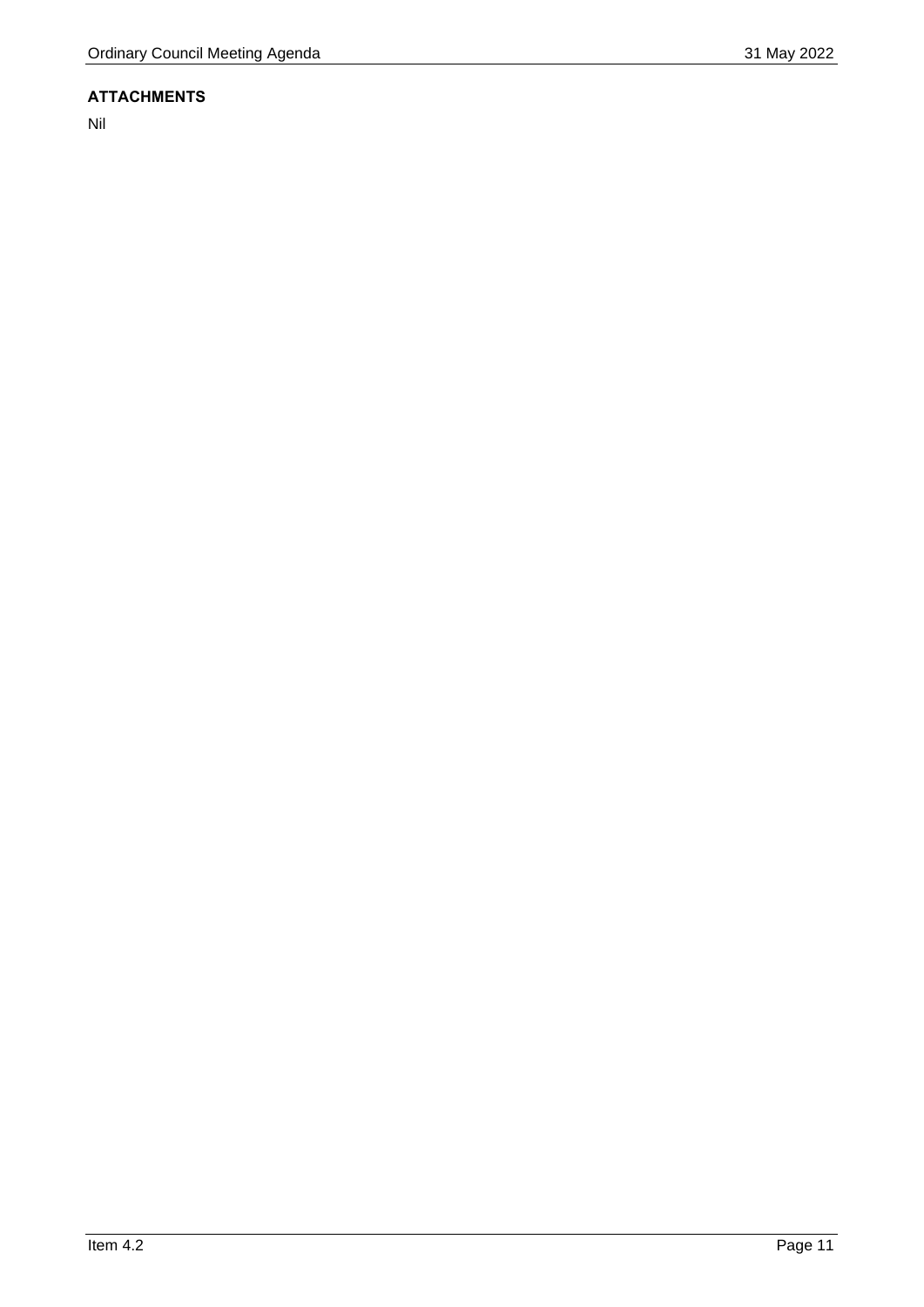#### <span id="page-11-0"></span>**4.3 CONTACT ENERGY LAND TRANSACTIONS - APPROVAL TO PROCEED**

**Author: Philip King, Property Manager**

**Authorised by: Andrew Peckham, General Manager Corporate**

#### **PURPOSE**

To approve the proposed land transactions with Contact Energy Limited (Contact) involving five parcels of land in and around Taupō.

#### **EXECUTIVE SUMMARY**

This proposal was presented to Taupō District Council (TDC) Elected Members on 29 March 2022 and subsequently Officers were instructed to provide additional information. A Council workshop was held 5 May 2022 to discuss the proposed land transaction details which raised one further question, point 5 below. The instructions from Council were to:

- 1. seek external independent advice on the overall transaction.
- 2. seek technical subsidence advice on land where TDC is selling subsurface rights.
- 3. clarify the legal restriction on TDC objecting to future RMA applications is acceptable.
- 4. update the two July 2021 registered valuations.
- 5. clarify under what authority is TDC able to sell land at the registered valuation price without going to the open market, in reference to the Rakaunui block proposal.

An independent review was conducted by The Property Group and legal advice sought from Holland Beckett to cover points 1 to 3. The two July 2021 valuations were updated and resulted in a \$13,000 overall increase which Contact has consequently agreed to. Following the receipt of legal advice, we have formed the view that TDC is not required to take the proposed sale of the Rakanui Blocks to the market – it can deal with one party.

The transactions are mutually beneficial as they enable the opportunity to develop idle and underutilised lands. TDC will gain opportunities to provide circa 2.2 hectares of commercial/light industrial land to the market and Contact will be able to develop a "Clean Energy Park" on Contact's Rakaunui Block in partnership with Te Pae o Waimahia Trust.

The proposal involves a financial transaction in TDC's favour of \$375,000 (see table below), and a commitment from Contact to cover the majority of associated legal costs. All figures are supported by current registered valuations.

| Land                        | \$ (ex GST) |
|-----------------------------|-------------|
| Oruanui Subsurface Rights   | \$120,000   |
| 887 Rakaunui Road           | \$46,000    |
| Rakaunui Energy Corridor    | \$115,000   |
| Otumuheke Road              | \$94,000    |
| (Mahoe Street & Crown Road) | \$0         |
| <b>Contact to pay TDC</b>   | \$375,000   |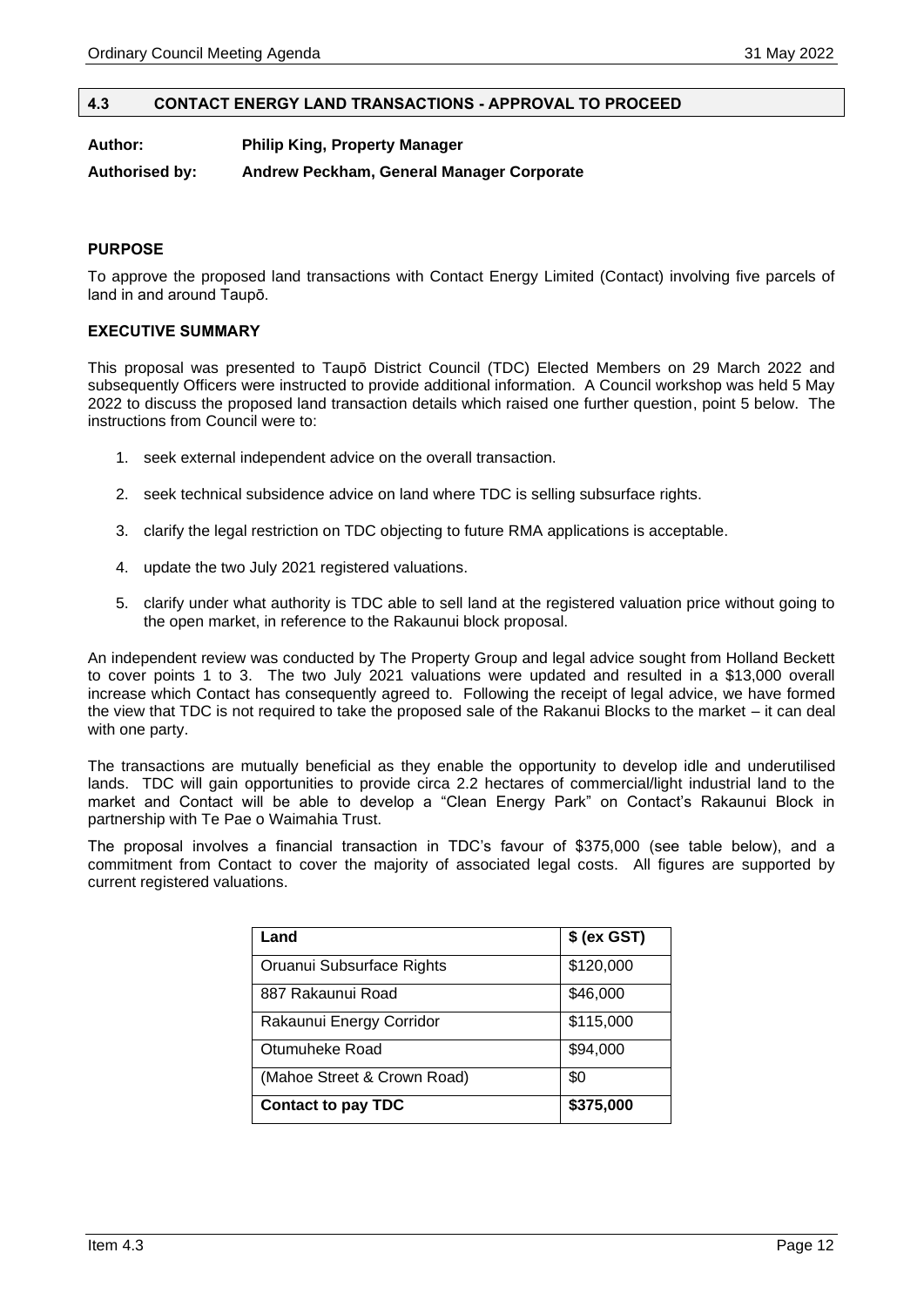Allowing for the land transactions to proceed is the preferred option as this will generate a return, allow commercial and industrial growth, dispose of idle lands, provide opportunities for local hapū and maintain a cooperative relationship between Council and Contact.

# **RECOMMENDATION(S)**

That Council:

- 1. Proceeds with five land transactions between Council and Contact Energy Limited as set out in this report.
- 2. Delegates authority to the Chief Executive to sign Sale and Purchase agreements unless the agreements are significantly different to this proposal.

#### **BACKGROUND**

The proposal was presented on 29 March 2022.

TDC and Contact have entered into a Memorandum of Understanding (MOU) that addresses how mutual property rights can be adjusted to suit both parties' aspirations in relation to five parcels of land. The five proposals are separate transactions that standalone in their own right. The lands may be subject to Public Works Act 1981 (PWA) section 40 obligations and this will be ascertained during the due diligence process. Officers have been, and will continue to be, supported by independent advice throughout including any requirements under the PWA.

#### **The Land**

The five parcels of land involved in this MOU are shown below and then described individually.



## **Overall Location Plan**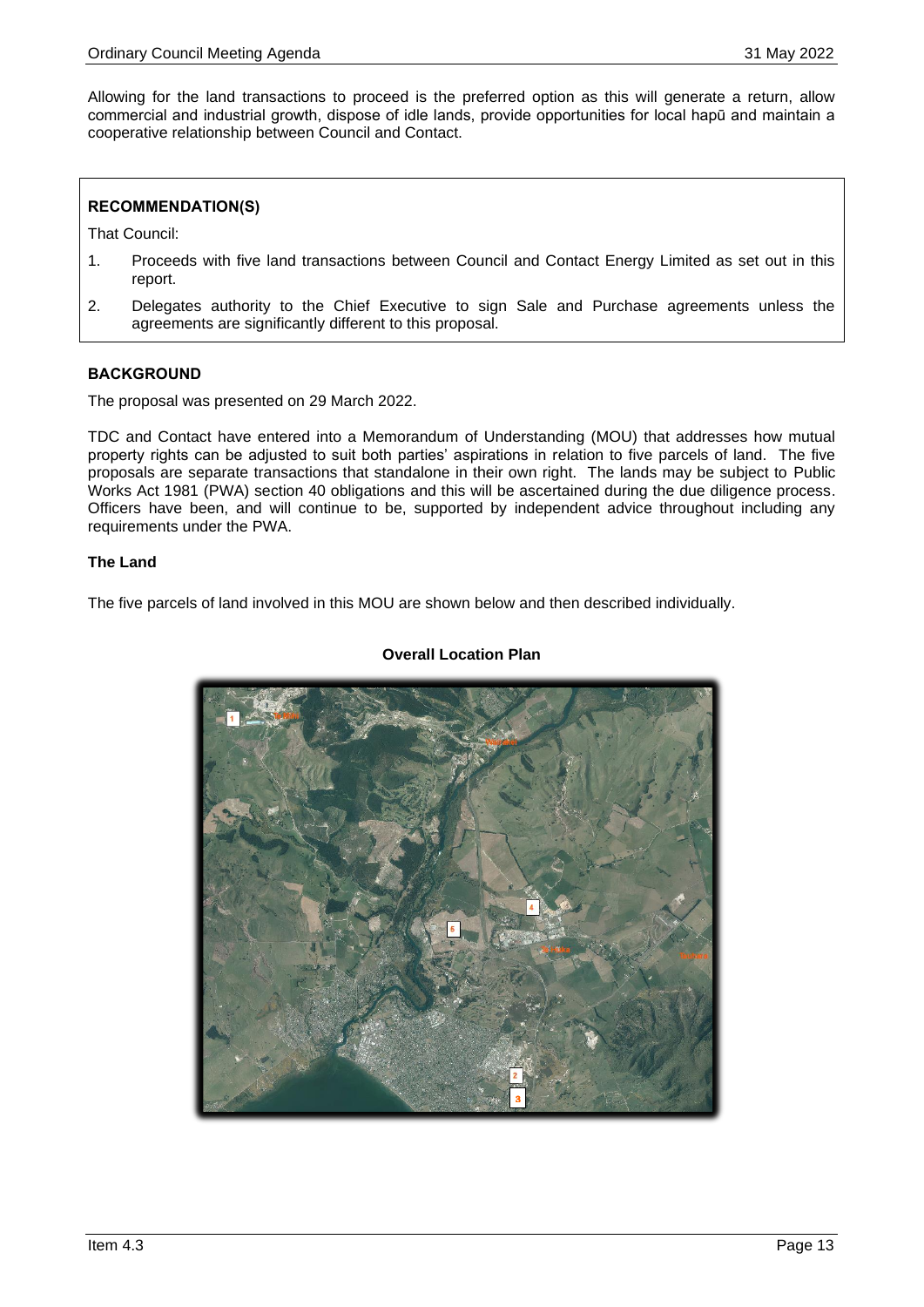# **1. Oruanui Saleyards**

The Oruanui Saleyards are close to the Te Mihi production zone and lie within the Wairakei field boundary (the land marked blue below). Contact expect that a useful geothermal resource exists under the land. TDC owns the land, which is leased to Taupō Saleyards Limited. The proposal is to sell Contact subsurface rights by way of an easement at a price of \$120,000 (excl GST if any) so that Contact are able to deviate geothermal wells under the land.

*Oruanui Road Saleyards*



# **2. 30 Mahoe Street (Mamaku Street)**

TDC owns this land block over which Contact holds surface and subsurface easements. Contact requires these rights in case they need to reinject at shallow depths in order to address subsidence in the Crown Road bowl. Contact has agreed to restrict its rights so that TDC can develop the land for industrial purposes. Contact have agreed to:

- release surface rights over 0.61 hectares (shown in yellow below);
- retain a 10m wide pipe corridor and a 60m x 45m well pad and retain full subsurface rights;
- allow TDC to utilise the well pad area for temporary uses (shown in hashed black below); and
- TDC granting Contact a Reverse Sensitivity Covenant prior to on-selling any of the land.



# *30 Mahoe Street (Mamaku Street)*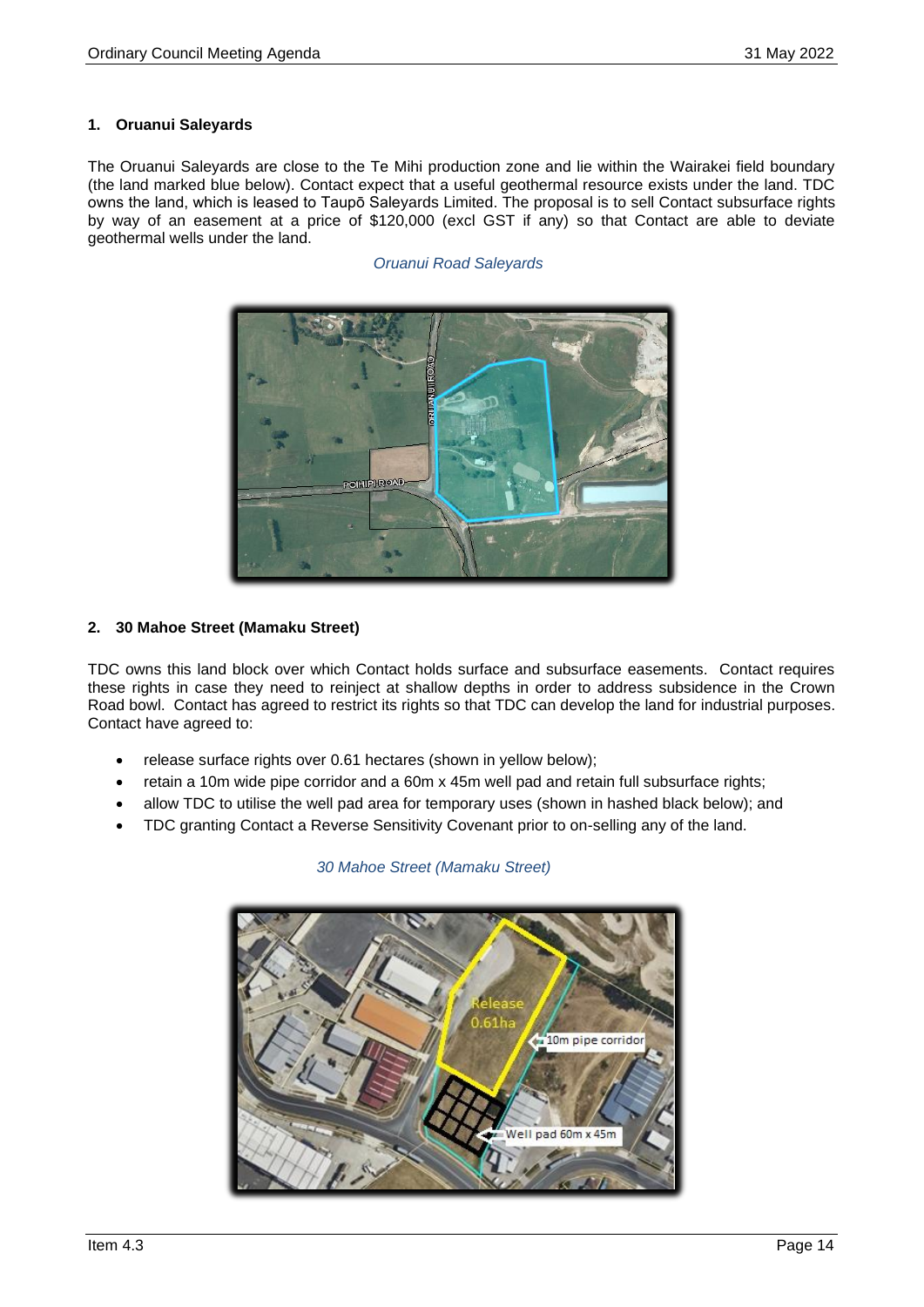## **3. 204 Crown Road (Ashwood South)**

This land was acquired by TDC from Landcorp Farming Limited in 2010. Contact holds rights over the land to assist in undertaking their geothermal activities. TDC wishes to consider the development of the 1.6 hectares of land for commercial and light industrial purposes. Contact have agreed to:

- release surface rights on around 1.6 hectares (shown in hashed black below);
- retain subsurface rights under areas hashed in black and coloured orange on the plan below; and
- TDC granting Contact a Reverse Sensitivity Covenant prior to on-selling any of the land.

#### *204 Crown Road*



#### **4. Rakaunui Block**

TDC owns two blocks of land which adjoin Contact's Rakaunui Block (known as "887 Rakaunui" shown in orange below and the "Energy Corridor" shown in green below). Contact proposes to purchase these blocks from TDC for \$161,000 (excl GST if any). This purchase supports the "Clean Energy Park" project led by Te Pae o Waimahia Trust (a Forest Hapū Cluster Trust representing six Taupō hapū). Te Pae o Waimahia have recently taken over the Taupō Native Nursery which is adjacent to the Rakaunui Block (shown overpage). Contact will pay all legal and other costs associated with this transaction.



*Rakaunui Road Access*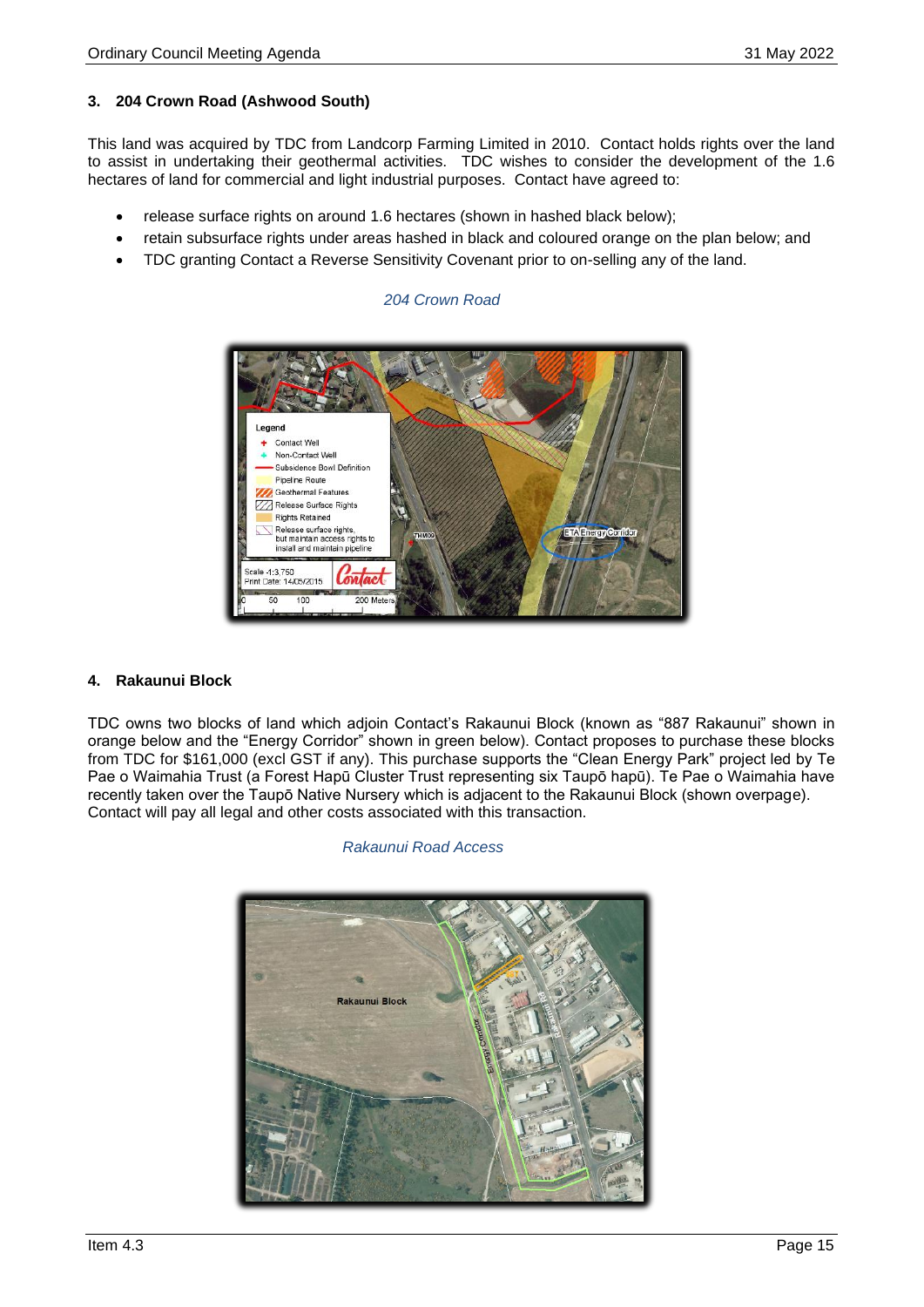

# **5. Otumuheke Block – Road**

TDC owns two strips of land which bisect Contact's Otumuheke Block (shown in red below). It is believed that the Road Strip was purchased by TDC in the 1880's for the purposes of constructing a road to Huka Falls, that road was never formed and the land is no longer needed or used by TDC.

The proposal includes the sale of this land to Contact for \$96,000 (excl GST if any), subject to approval by the Department of Conservation and the Patuiwi Reserve Trust. Contact have budgeted for the bulk of the legal and associated costs towards this and have committed to undertake the process.

*Otumuheke Block - Road*

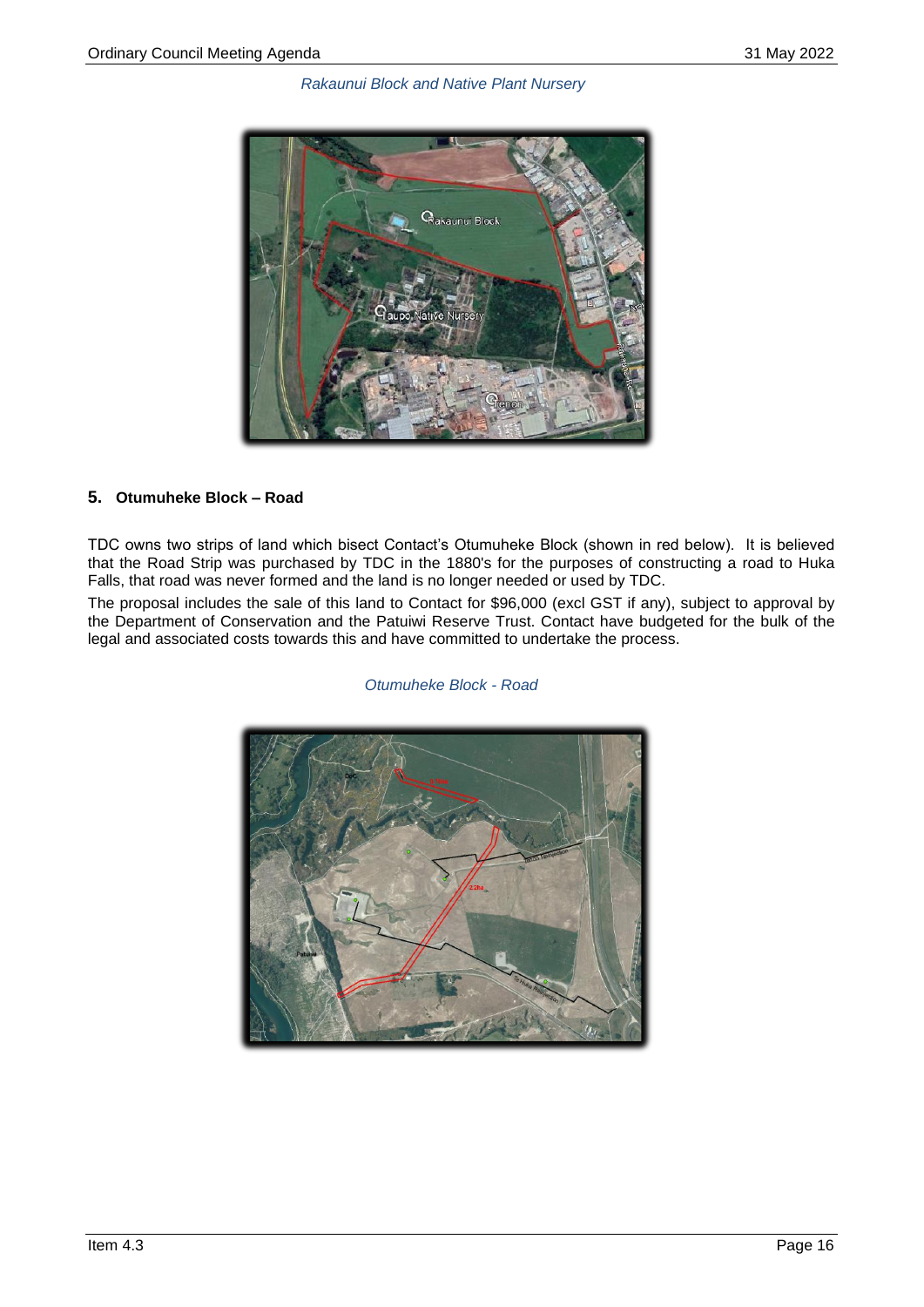# **DISCUSSION**

The following table outlines the key aspects of the proposed transactions.

| <b>DESCRIPTION</b>                     |                                                                |
|----------------------------------------|----------------------------------------------------------------|
| <b>Total Land Yields</b>               | 2.2 hectares of Commercial/Light Industrial land.              |
| <b>Total Purchase Price by Contact</b> | \$375,000 (excl GST if any).                                   |
| <b>LAND</b>                            |                                                                |
| Oruanui Saleyards                      | TDC sell subsurface rights for \$120,000 (excl<br>GST if any). |
| 30 Mahoe Street                        | Restrict Contact rights. TDC develop or sell land.             |
| 204 Crown Road                         | Restrict Contact rights. TDC develop or sell land.             |
| Rakaunui Block                         | Contact purchase parcels for \$161,000 (excl<br>GST if any).   |
| Otumuheke Block Road                   | Contact purchase land for \$94,000 (excl GST if<br>any).       |

Based on this information it is considered that there are two options.

# **OPTIONS**

Analysis of Options

The options available to Council are:

- 1. Agree to enter into the proposed land transactions.
- 2. Decline to enter into the proposed land transactions.

# **Option 1. Agree to Land Transactions**

|           | Advantages                                                                                                                                            | <b>Disadvantages</b> |                                                                                                                             |
|-----------|-------------------------------------------------------------------------------------------------------------------------------------------------------|----------------------|-----------------------------------------------------------------------------------------------------------------------------|
|           | Generates a financial return to Council                                                                                                               | ٠                    | Council may be able to gain a better return in<br>the future                                                                |
|           | Provides Council with commercial and light<br>industrial land development opportunities                                                               | $\bullet$            | Landowners adjacent to the Rakaunui Block<br>may question why the two Rakaunui land<br>parcels were not offered up for sale |
|           | Enables the development of a "Clean Energy"<br>Park" led by local hapū                                                                                | $\bullet$            | DOC and Patuiwi Reserve Trust may<br>be<br>reluctant to give up legal access in the<br>Otumuheke Block                      |
|           | Allows Contact access to underutilised land                                                                                                           |                      |                                                                                                                             |
|           | Allows Council to sell idle land                                                                                                                      |                      |                                                                                                                             |
|           | Supports a cooperative relationship between<br><b>Council and Contact</b>                                                                             |                      |                                                                                                                             |
| $\bullet$ | Enables collaboration between Council and<br>Contact in supporting developments to ensure<br>outcomes for the wider<br>positive<br>Taupō<br>community |                      |                                                                                                                             |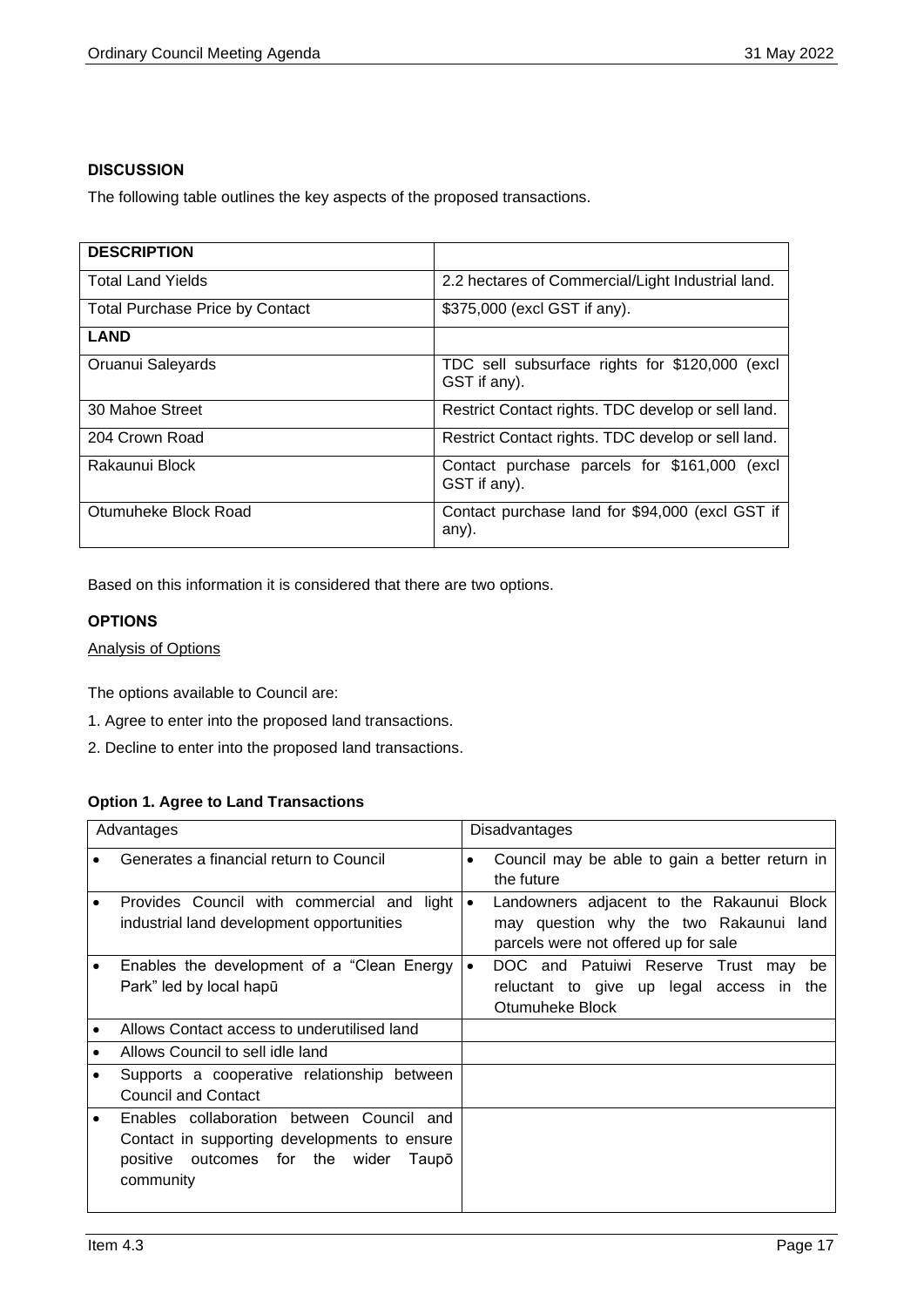| Aligns with the goals within the Long Term Plan<br>to continue the sale of surplus land assets to<br>reduce debt, and the TD2050 and Taupo Urban<br>Commercial and Industrial Structure Plan goals<br>to provide industrial land capacity |  |
|-------------------------------------------------------------------------------------------------------------------------------------------------------------------------------------------------------------------------------------------|--|
| Reduced legal costs as Contact will pay the<br>majority                                                                                                                                                                                   |  |

#### **Option 2. Decline Land Transactions (status quo)**

| Advantages                                                                         | Disadvantages                                                                                                                                                                                                                                     |  |
|------------------------------------------------------------------------------------|---------------------------------------------------------------------------------------------------------------------------------------------------------------------------------------------------------------------------------------------------|--|
| Maintains control and flexibility for Council over<br>$\bullet$<br>the longer term | Does not generate a financial return to Council<br>$\bullet$                                                                                                                                                                                      |  |
| Council may be able to gain a better return in<br>the future                       | not support provision of additional<br>Does<br>$\bullet$<br>Commercial/Light<br>Industrial<br>land<br>to<br>the<br>community                                                                                                                      |  |
|                                                                                    | adversely impact on Council<br>Could<br>and<br>$\bullet$<br>Contact's relationship and that of the numerous<br>hapū represented by the Te Pae o Waimahia<br>Trust                                                                                 |  |
|                                                                                    | Council will be required to maintain idle lands<br>$\bullet$                                                                                                                                                                                      |  |
|                                                                                    | Does not align with the Long Term Plan goal to<br>$\bullet$<br>continue the sale of surplus land assets to<br>reduce debt, or the TD2050 and Taupo Urban<br>Commercial and Industrial Structure Plan goals<br>to provide industrial land capacity |  |

#### Analysis Conclusion:

It is considered that Option 1 allowing for the land transactions to proceed is preferred as this will generate a financial return, allow commercial and industrial growth, dispose of idle lands and provide opportunities for local hapū.

#### **CONSIDERATIONS**

#### **Alignment with Council's Vision**

Council's vision is 'to be the most prosperous and liveable district in the North Island'. This is accompanied by a core set of values to underpin decision-making, the following of which are relevant to this particular proposal; Resilient, Quality and Value.

#### **Financial Considerations**

In order to achieve the sale and purchase of the lands various legal costs will be incurred by Council however Contact have committed to covering the majority of these costs. It is anticipated that the legal costs can be funded from the proceeds of the sales (\$375,000) and are estimated at approximately \$20,000 to \$25,000 plus GST and disbursements.

#### Long-term Plan/Annual Plan

The expenditure outlined is currently budgeted for under Property – Land development.

#### **Legal Considerations**

#### Local Government Act 2002

The matter comes within scope of the Council's lawful powers, including satisfying the purpose statement of [Section 10](http://www.legislation.govt.nz/act/public/2002/0084/latest/DLM171803.html?search=qs_act%40bill%40regulation%40deemedreg_local+government+act_resel_25_h&p=1) of the Local Government Act 2002. That section of the Act states that the purpose of local government is (a) to enable democratic local decision-making and action by, and on behalf of, communities; and (b) to promote the social, economic, environmental, and cultural well-being of communities in the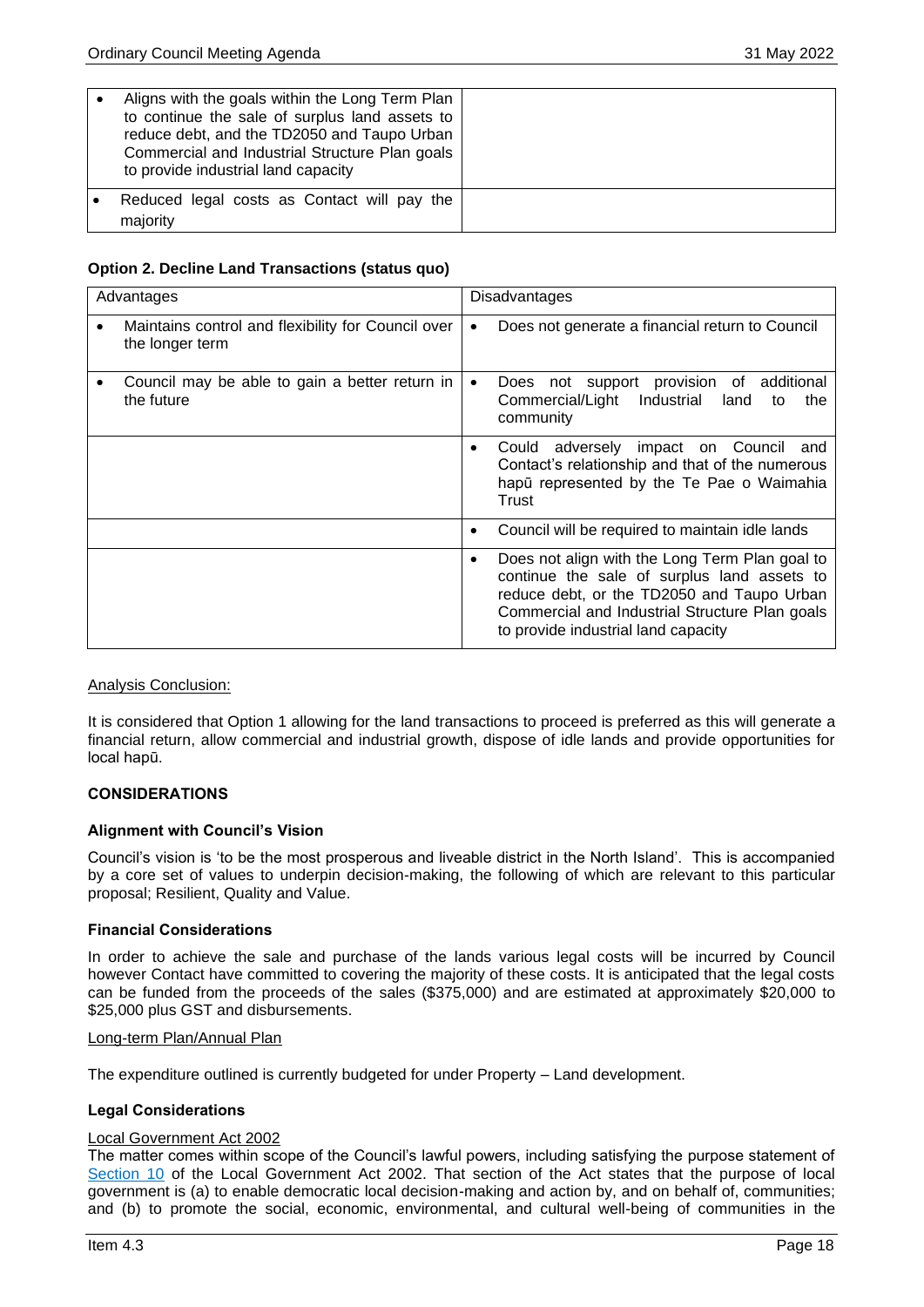present and for the future. It is considered that economic, environmental and cultural well-beings are of relevance to this particular matter.

The proposal has been evaluated with regards to a range of legislation. The key legislation applicable to the proposal for sale/purchase of land and registration of interests are the Land Transfer Act 2017 and the Property Law Act 2007.

#### **Policy Implications**

There are no known policy implications.

#### **Māori Engagement**

Taupō District Council is committed to meeting its statutory Tiriti O Waitangi obligations and acknowledges partnership as the basis of Te Tiriti. Council has a responsibility to act reasonably and in good faith to reflect the partnership relationship, and to give effect to the principles of Te Tiriti. These principles include, but are not limited to the protection of Māori rights, enabling Māori participation in Council processes and having rangatiratanga over tāonga.

Our statutory obligations outline our duties to engage with Māori, and enable participation in Council processes. Alongside this, we recognise the need to work side by side with the ahi kaa / resident iwi of our district. Engagement may not always be required by law, however meaningful engagement with Māori allows Council to demonstrate good faith and our commitment to working together as partners across our district.

Appropriately, the report author acknowledges that they have considered the above obligations including the need to seek advice, guidance, feedback and/or involvement of Māori on the proposed recommendations outlined within this report and acknowledges further that Contact are leading this consultation, with TDC support as appropriate, on the relevant land transactions.

#### **Risks**

Landowners adjacent to the Rakaunui Block may question why the two Rakaunui land parcels were not offered up for sale. It is considered a more viable option to sell these land strips as a whole rather than as individual parcels and it will achieve the best outcome for the greater community by supporting Te Pae o Waimahia Trust's Clean Energy Park. Legal advice has confirmed this is an allowable course of action.

DOC and Patuiwi Reserve Trust may be reluctant to give up legal access in the Otumuheke Block. Contact is leading this consultation and negotiation process. These parties already have, and will continue to have, alternate access.

#### **SIGNIFICANCE OF THE DECISION OR PROPOSAL**

Council's Significance and Engagement policy identifies the following matters that are to be taken into account when assessing the degree of significance of proposals and decisions:

- a. The level of financial consequences of the proposal or decision;
- b. Whether the proposal or decision will affect a large portion of the community or community of interest;
- c. The likely impact on present and future interests of the community, recognising Maori cultural values and their relationship to land and water;
- d. Whether the proposal affects the level of service of an activity identified in the Long Term Plan;
- e. Whether community interest is high; and
- f. The capacity of Council to perform its role and the financial and other costs of doing so.

Officers have undertaken a rounded assessment of the matters in clause 11 of the Significance and Engagement Policy (2016), and are of the opinion that the proposal under consideration is of low importance.

#### **ENGAGEMENT**

Taking into consideration the above assessment, that the decision is of a low degree of significance, officers are of the opinion that no further engagement is required prior to Council making a decision.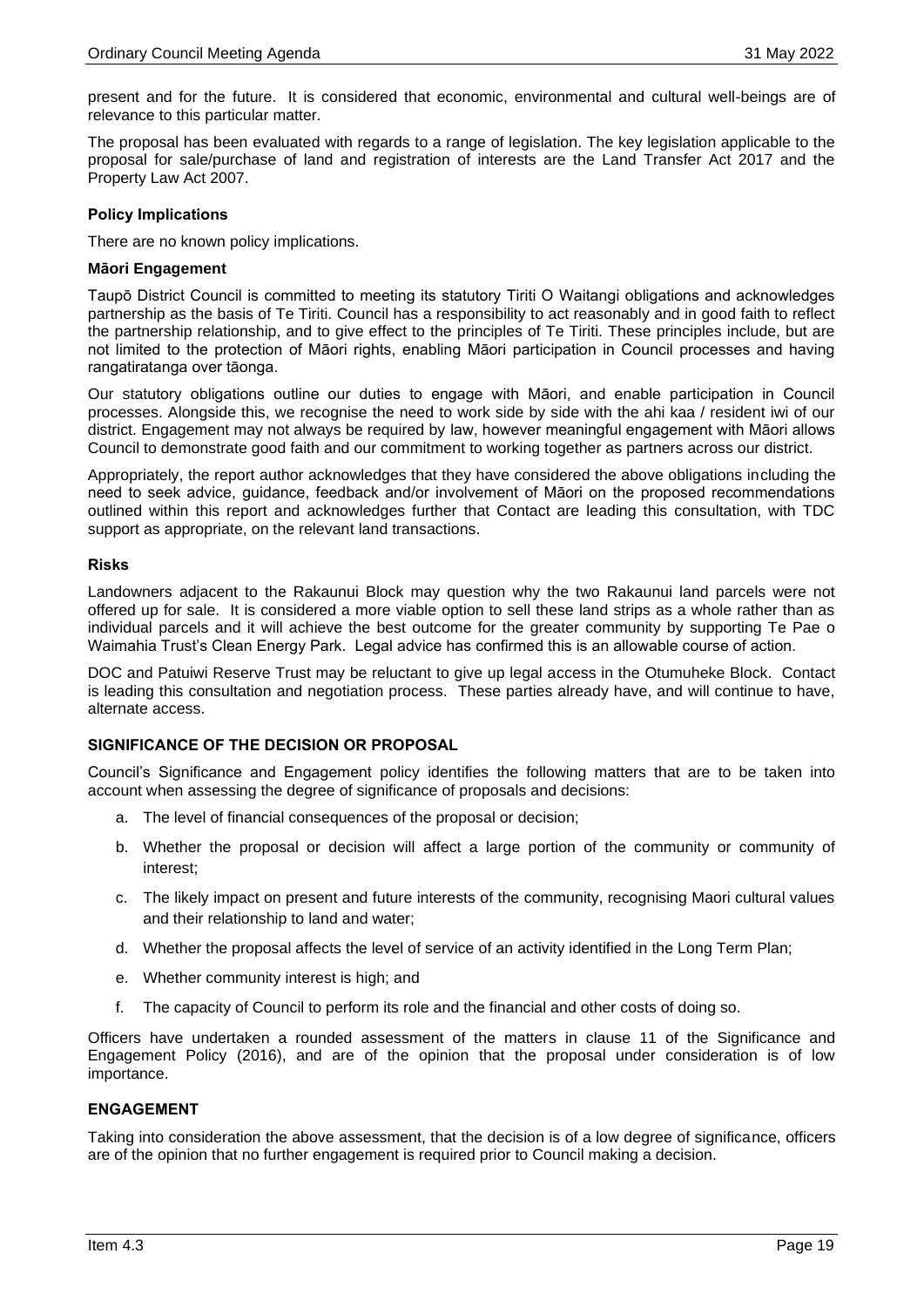#### **COMMUNICATION/MEDIA**

Any communication that is required following the land transaction agreements will be undertaken in conjunction with Contact.

#### **CONCLUSION**

Undertaking the five land parcel transactions will provide positive benefits for the district including a financial return, provision of commercial/light industrial land, commercial opportunities for hapū and will enable utilisation of idle lands in an efficient and effective manner.

#### **ATTACHMENTS**

Nil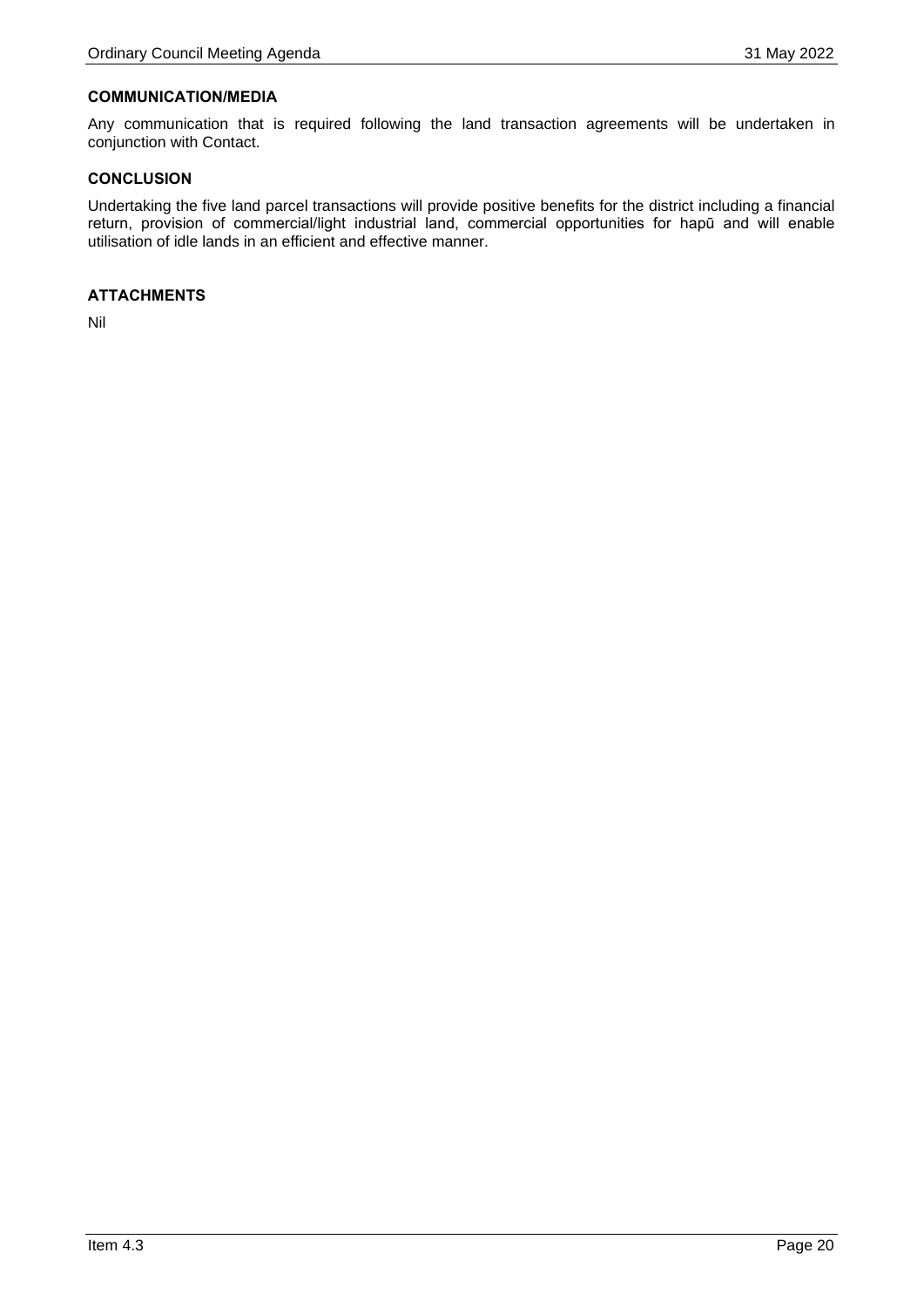#### <span id="page-20-0"></span>**4.4 TAUPŌ DISTRICT COUNCIL PERFORMANCE REPORT - APRIL 2022**

| Author: | <b>Gareth Green, Chief Executive Officer</b> |  |
|---------|----------------------------------------------|--|
|         |                                              |  |

**Authorised by: Gareth Green, Chief Executive Officer**

## **PURPOSE**

This report provides Council with an overview of the performance of the organisation.

# **RECOMMENDATION(S)**

That Council notes the information contained in the Performance Report for the month of April 2022.

# **ATTACHMENTS**

1. Taupo District Council Monthly Performance Report- April 2022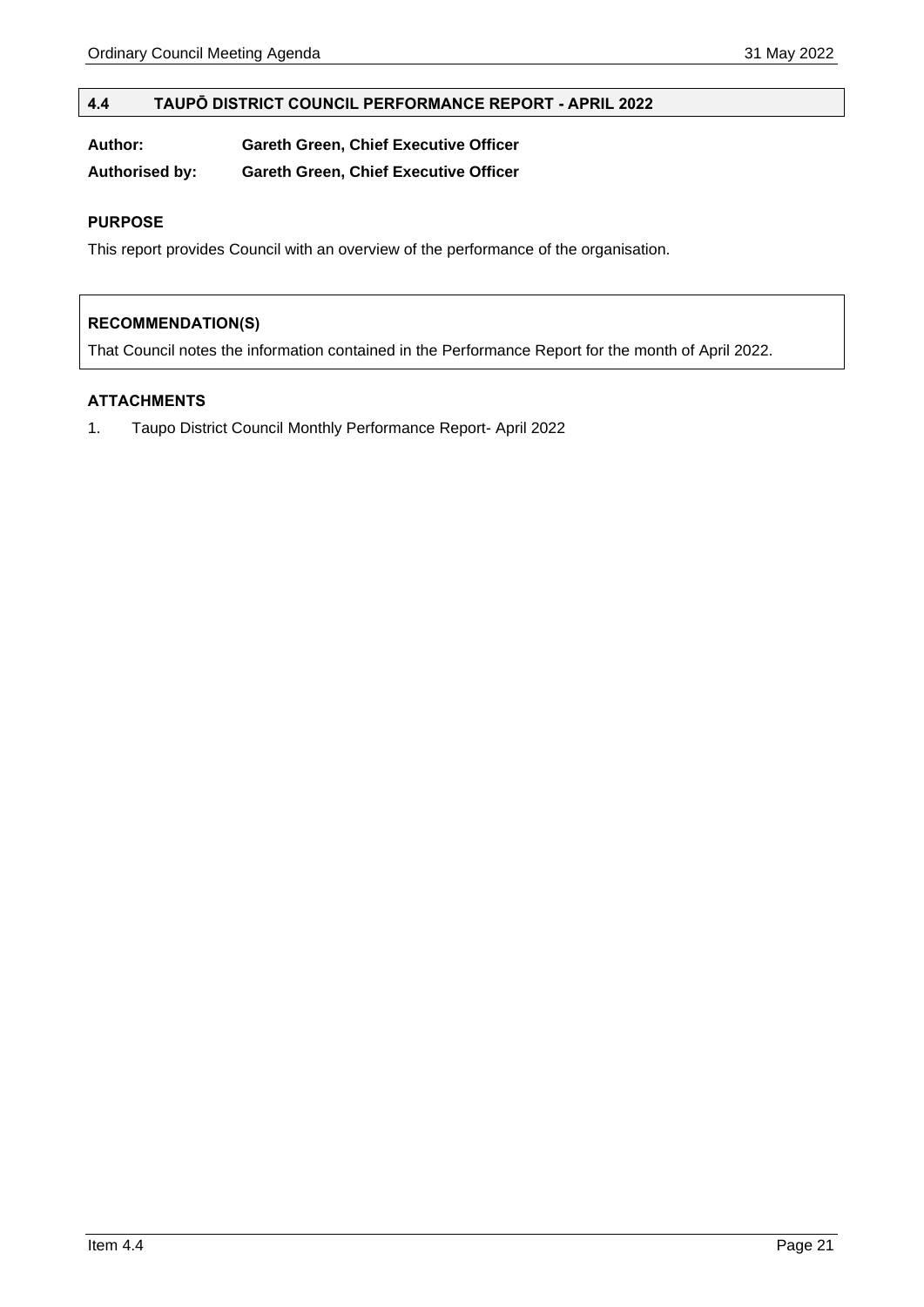# <span id="page-21-0"></span>**4.5 COUNCIL ENGAGEMENTS JUNE 2022**

# **Author: Shainey James, Governance Quality Manager**

**Authorised by: Nigel McAdie, Legal, Risk and Governance Manager**

# **Engagements**

| ENGAGEMENT                                                                                                                | DAY       | <b>DATE</b>    | <b>TIME</b>   |
|---------------------------------------------------------------------------------------------------------------------------|-----------|----------------|---------------|
| Tūrangi/Tongariro Community Board public<br>forum (Boardroom, Tūrangi Customer Service<br>Centre, Ngawaka Place, Tūrangi) | Wednesday | 1              | 1.30pm-2pm    |
| Tūrangi/Tongariro Community Board meeting<br>(Boardroom, Tūrangi Customer Service<br>Centre, Ngawaka Place, Tūrangi)      | Wednesday | 1              | 2pm-3.30pm    |
| Taupō Reserves & Roading Committee<br>meeting (Council Chamber)                                                           | Tuesday   | $\overline{7}$ | 1pm-3pm       |
| Taupō / Taupō East Grants Distribution<br>Committee meeting (Council Chamber)                                             | Friday    | 10             | 1pm-2.30pm    |
| District Dog Control Committee meeting<br>(Council Chamber)                                                               | Monday    | 13             | 10am-11am     |
| Mangakino/Pouakani Representative Group<br>meeting (Mangakino Service Centre)                                             | Tuesday   | 14             | 10am-noon     |
| Taupō East Rural Representative Group<br>meeting (Wairakei Hall)                                                          | Thursday  | 16             | 11am-12.30pm  |
| Risk & Assurance Committee meeting<br>(Council Chamber)                                                                   | Tuesday   | 21             | 10am-noon     |
| Performance Monitoring Group meeting<br>(closed) (Council Chamber)                                                        | Tuesday   | 21             | 1.30pm-3.30pm |
| Te Kōpū ā Kānapanapa meeting (Council<br>Chamber)                                                                         | Wednesday | 22             | 10am-3pm      |
| Taupō Airport Authority Committee meeting<br>(Council Chamber)                                                            | Monday    | 27             | 10.30am-noon  |
| Candidate briefing - Mangakino (Mangakino<br>Service Centre)                                                              | Monday    | 27             | 1pm-2pm       |
| Candidate briefing - Tūrangi (Tūrangi Service<br>Centre, Ngawaka Place, Tūrangi)                                          | Monday    | 27             | 6pm-7pm       |
| Public forum (Council Chamber)                                                                                            | Tuesday   | 28             | 12.30pm-1pm   |
| Council meeting (Council Chamber)                                                                                         | Tuesday   | 28             | 1pm-4pm       |
| Candidate briefing - Taupō (Council<br>Chamber)                                                                           | Tuesday   | 28             | 6.30pm-8pm    |

# **RECOMMENDATION(S)**

That Council receives the information relating to engagements for June 2022.

# **ATTACHMENTS**

Nil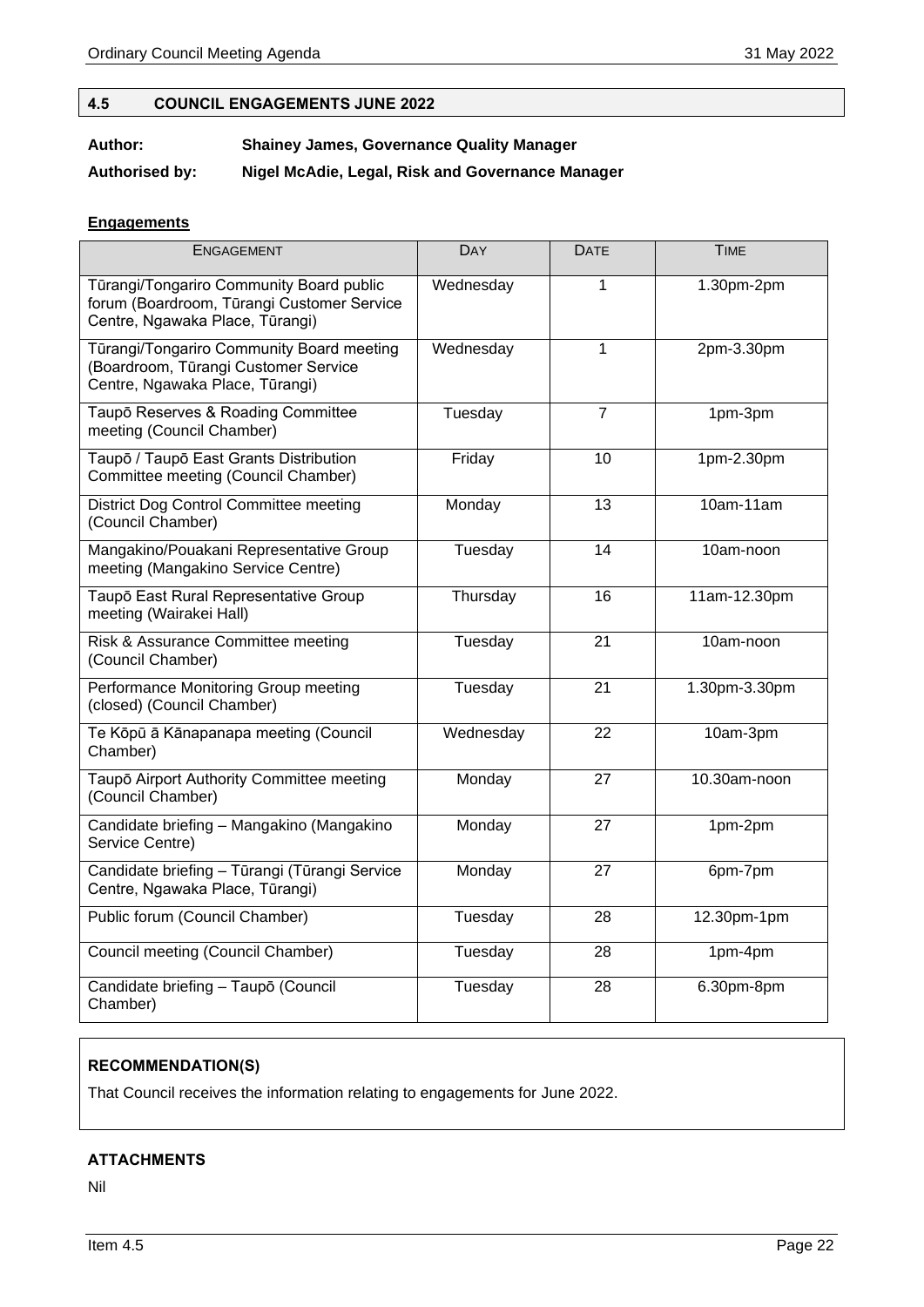#### <span id="page-22-0"></span>**4.6 MEMBERS' REPORTS**

| Author:               | <b>Shainey James, Governance Quality Manager</b> |
|-----------------------|--------------------------------------------------|
| <b>Authorised by:</b> | Nigel McAdie, Legal, Risk and Governance Manager |

#### **PURPOSE**

This item permits members to provide any updates relating to their particular wards, portfolios, working parties and report on recent meetings/functions/conferences they have attended as Council's representative.

No debate and/or resolution is permitted on any of the reports.

#### **CONCLUSION**

Members' reports will be presented at the meeting for receipt.

## **RECOMMENDATION(S)**

That Council receives the reports from members.

#### **ATTACHMENTS**

Nil